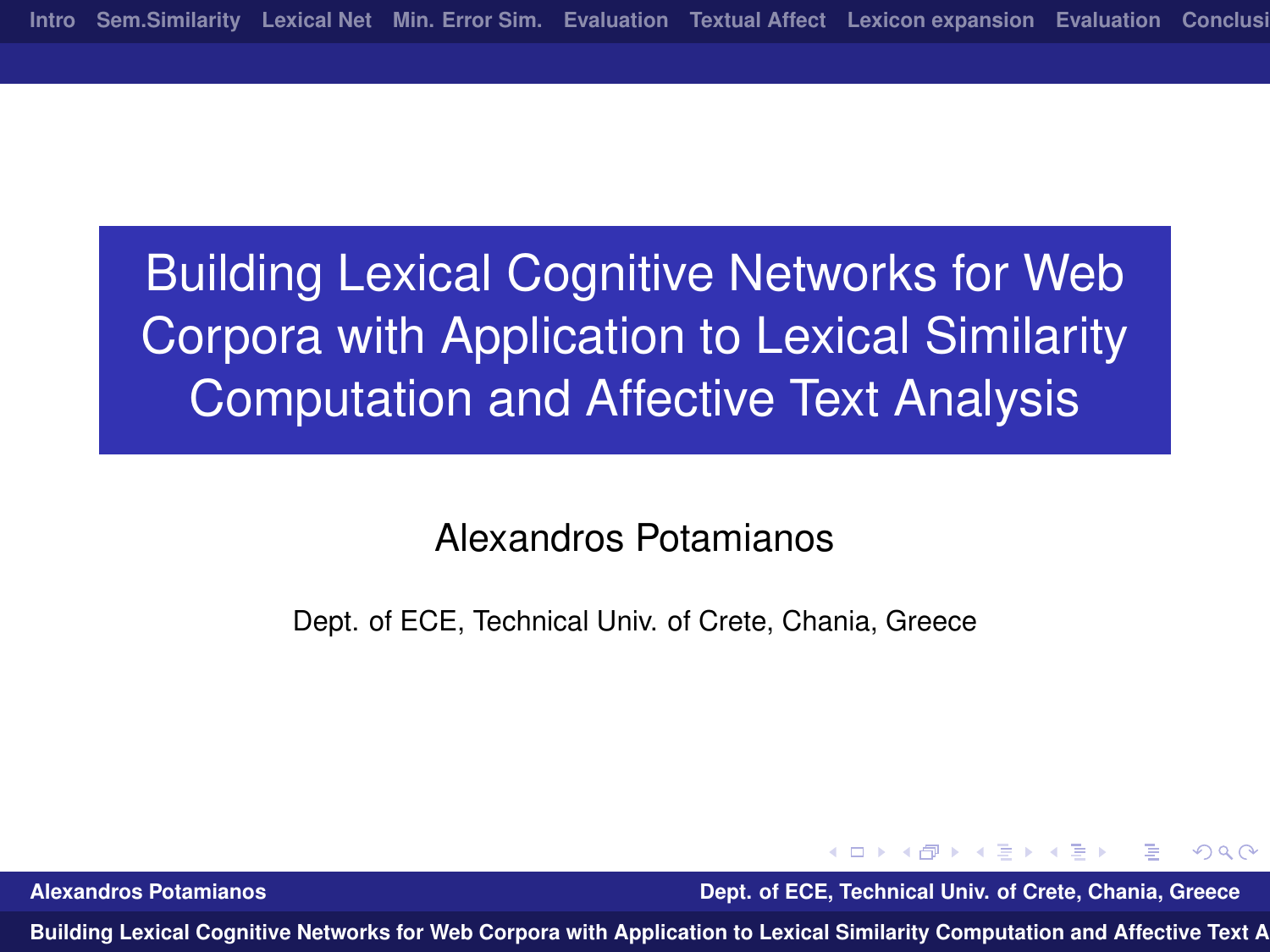#### **Acknowledgements**

- Elias Iosif: Semantic similarity computation, semantic networks
- Nikos Malandrakis: Affective models for text and multimedia
- **Shri Narayanan (USC): Affective modeling of dialogue interaction**

#### **References**

[1] E. Iosif and A. Potamianos. 2010. "Unsupervised semantic similarity computation between terms using web documents". IEEE Transactions on Knowledge and Data Engineering.

[2] N. Malandrakis, A. Potamianos, E. Iosif, S. Narayanan. 2011. "Kernel methods for affective lexicon creation". Proc. Interspeech.

[3] — . 2011. "EmotiWord: Affective Lexicon Creation with Application to Interaction and Multimedia Data". Proc. of MUSCLE workshop.

[4] E. Iosif and A. Potamianos. 2012. "Semsim: Resources for normalized semantic similarity computation using lexical networks". In Proc. LREC.

[5] N. Malandrakis, E. Iosif, A. Potamianos. 2012. "DeepPurple: Estimating Sentence Semantic Similarity using N-gram Regression Models and Web Snippets". In Proc SemEval (collocated with NAACL-HLT).

[6] E. Iosif and A. Potamianos. 2012. "Similarity computation using semantic networks created from web-harvested data". Natural Language Engineering (submitted to).

←ロト ←何ト ←ヨト ←ヨト **Alexandros Potamianos Dept. of ECE, Technical Univ. of Crete, Chania, Greece**

<span id="page-1-0"></span> $\Omega$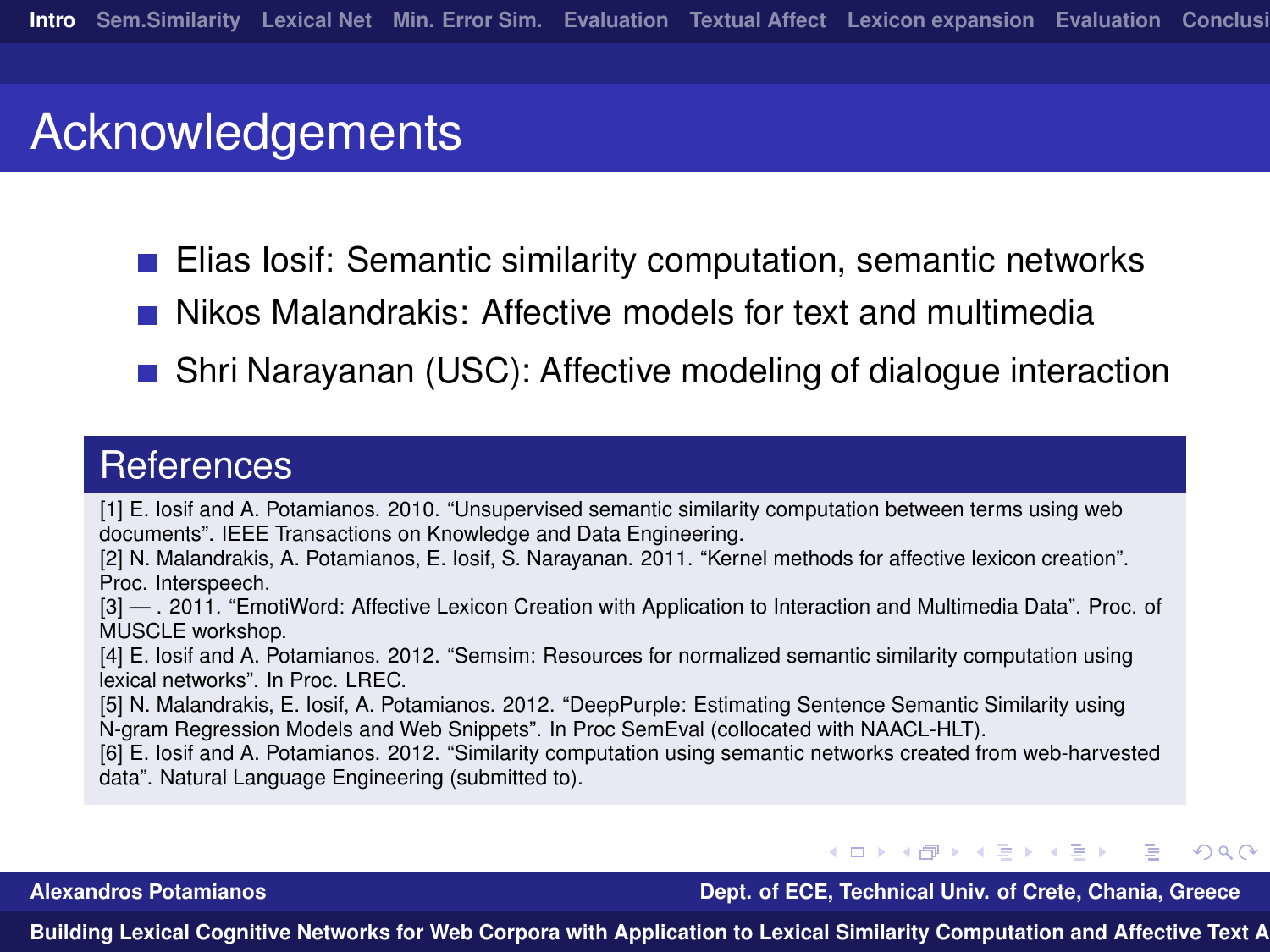## Semantic Similarity Computation

- Compute semantic similarity between words  $S(i, i)$ 
	- Organizing principle of human cognition
	- Building block of machine learning in NLP/semantic web
	- Underlies the relations between words

**Alexandros Potamianos Dept. of ECE, Technical Univ. of Crete, Chania, Greece**

∢何 ▶ ∢ ヨ ▶ ∢ ヨ ▶

 $\Omega$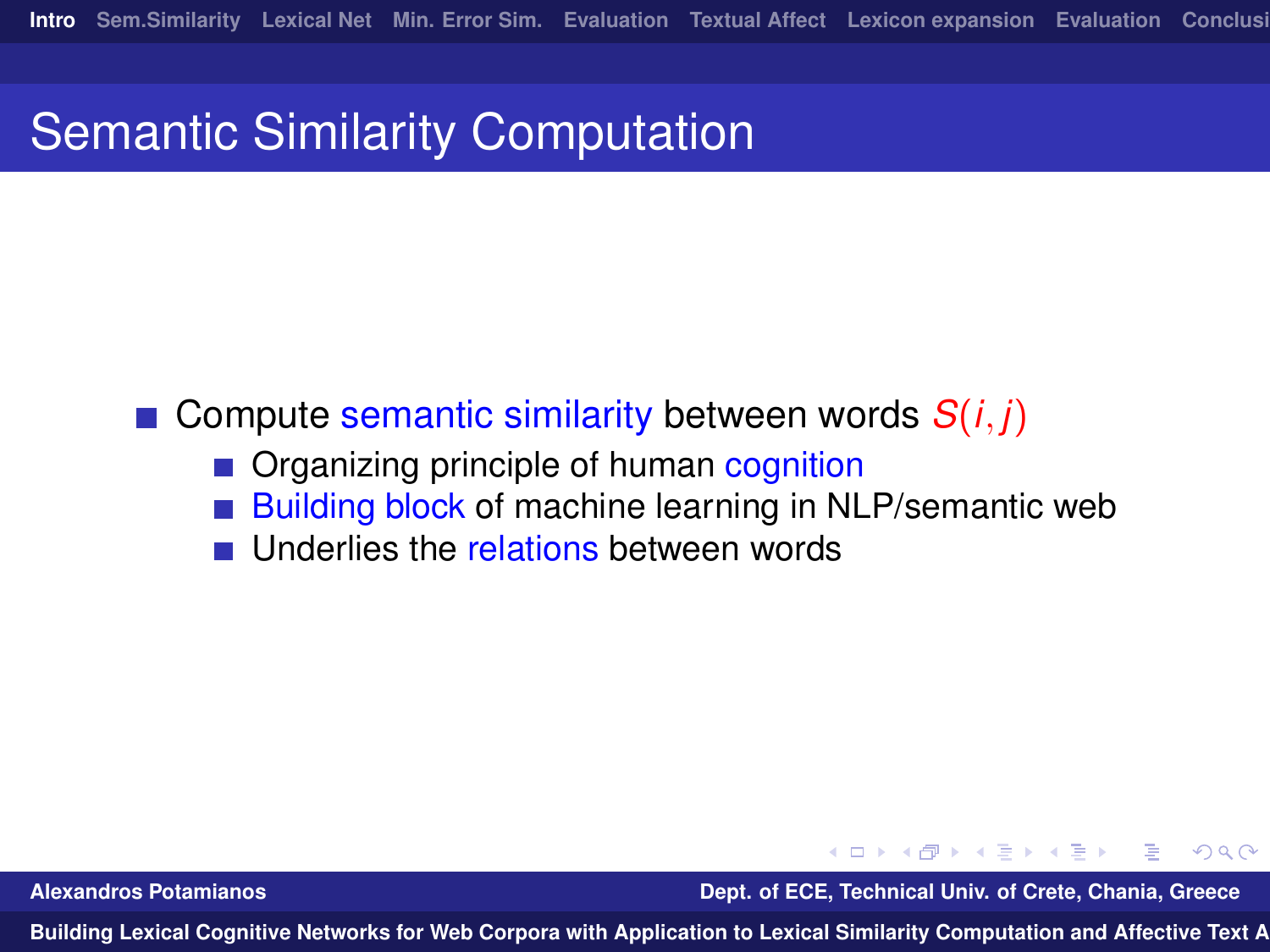## How Humans do it?

- $\blacksquare$  How is lexical information organized cognitively?
- Do people think with words, i.e., are words the building blocks of human cognition?
- Do you believe in word senses?
- Affective organization of words?

**Alexandros Potamianos Dept. of ECE, Technical Univ. of Crete, Chania, Greece**

医单位 医单位

 $\Omega$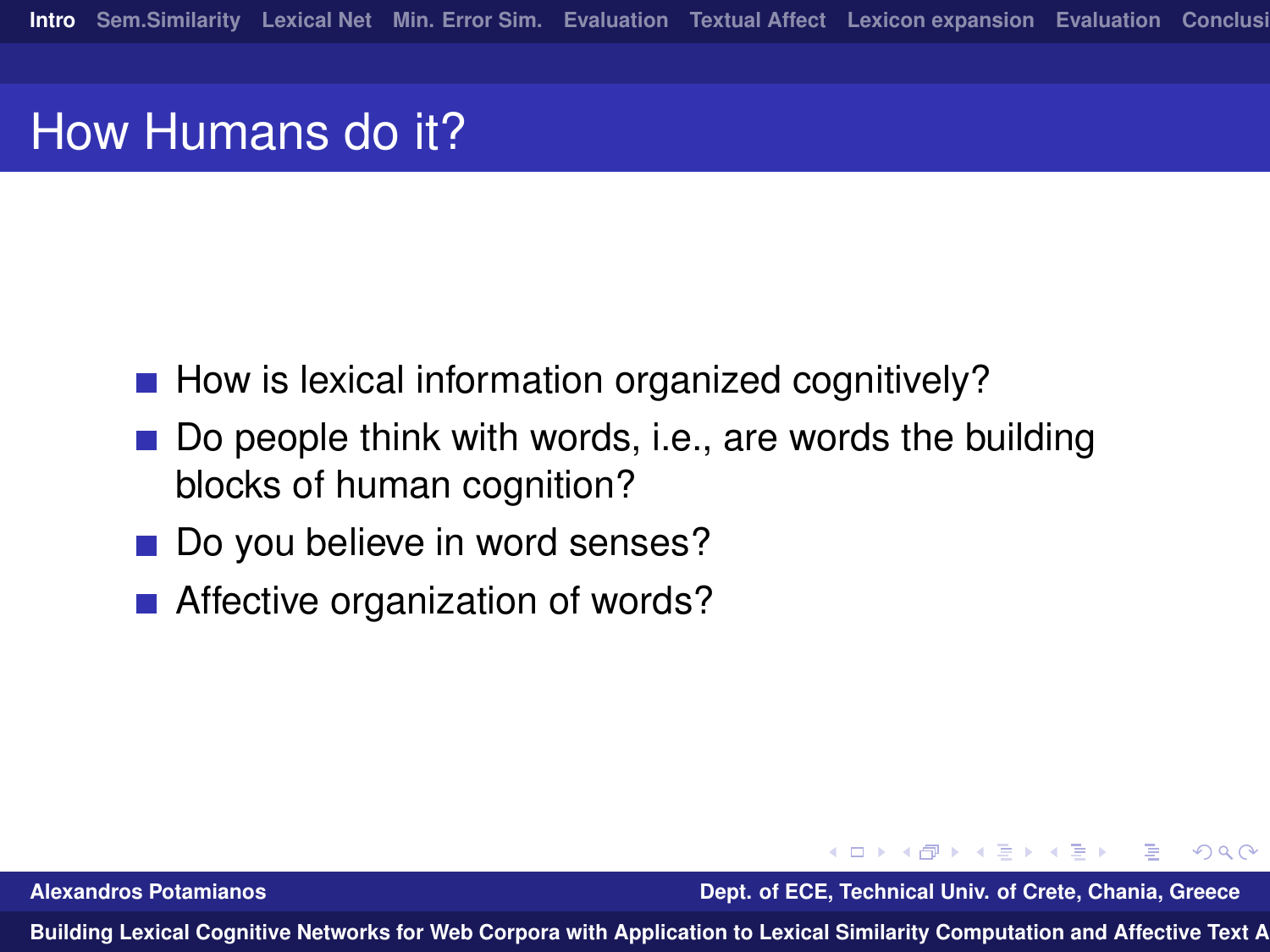## How Humans do it?

- **Priming: network-based activation**
- Framing: effect of context
- Associative anchoring
- Valence reversal

**Alexandros Potamianos Dept. of ECE, Technical Univ. of Crete, Chania, Greece**

 $\mathcal{A} \cap \mathbb{P} \rightarrow \mathcal{A} \supseteq \mathcal{A} \rightarrow \mathcal{A} \supseteq \mathcal{A}$ 

 $ORO$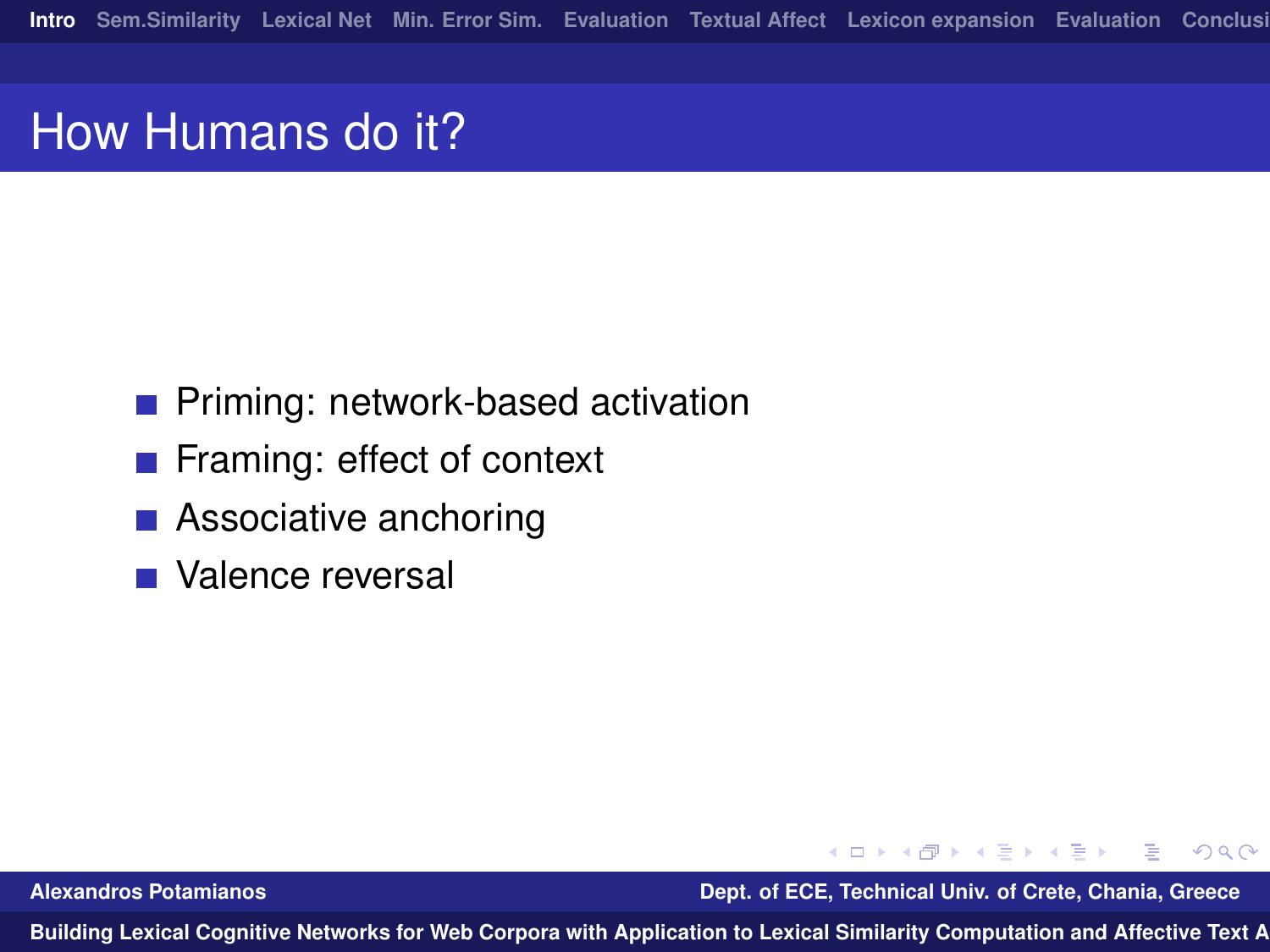■ Semantic similarity estimation methods:

Resource-based, e.g., WordNet

Require expert knowledge

Not available for all languages

Corpus-based

Distributional semantic models (DSMs) **I** 

■ Unstructured (unsupervised): no use of linguistic structure

■ Structured: use of linguistic structure

Pattern-based, e.g., Hearst patterns

Mixed

K ロ ▶ K 何 ▶ K ヨ ▶ K ヨ ▶ ... **Alexandros Potamianos Dept. of ECE, Technical Univ. of Crete, Chania, Greece**

 $\equiv$   $\Omega$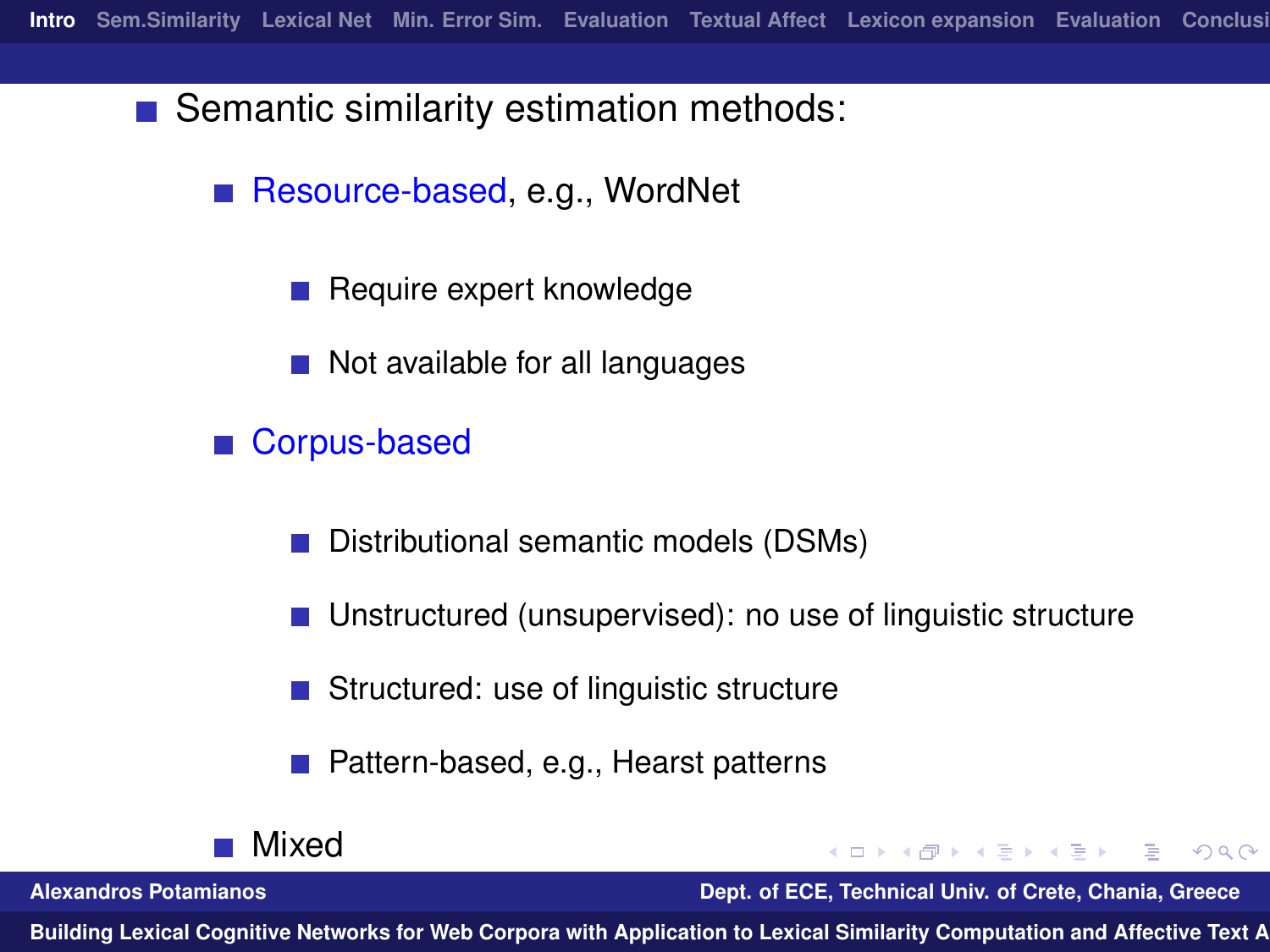## Semantic Sim. Computation: Sense Similarity

Max. sense sim. assumption: similarity of two closest senses

- **n** fruit
	- Sense1: *"the ripened reproductive body of a seed plant"*
	- Sense2: *"an amount of a product"*
	- Sense3: *"the consequence of some effort or action"*
- tree
	- Sense1: *"a tall perennial woody plant ..."*
	- Sense2: *"a figure that branches from a single root"*

#### **forest**

- Sense1: *"trees and other plants in a densely wooded area"*
- Sense2: *"land that is covered with trees and shrubs"*

**Alexandros Potamianos Dept. of ECE, Technical Univ. of Crete, Chania, Greece**

 $\mathcal{A} \cap \mathbb{P} \rightarrow \mathcal{A} \supseteq \mathcal{A} \rightarrow \mathcal{A} \supseteq \mathcal{A}$ 

 $\Omega$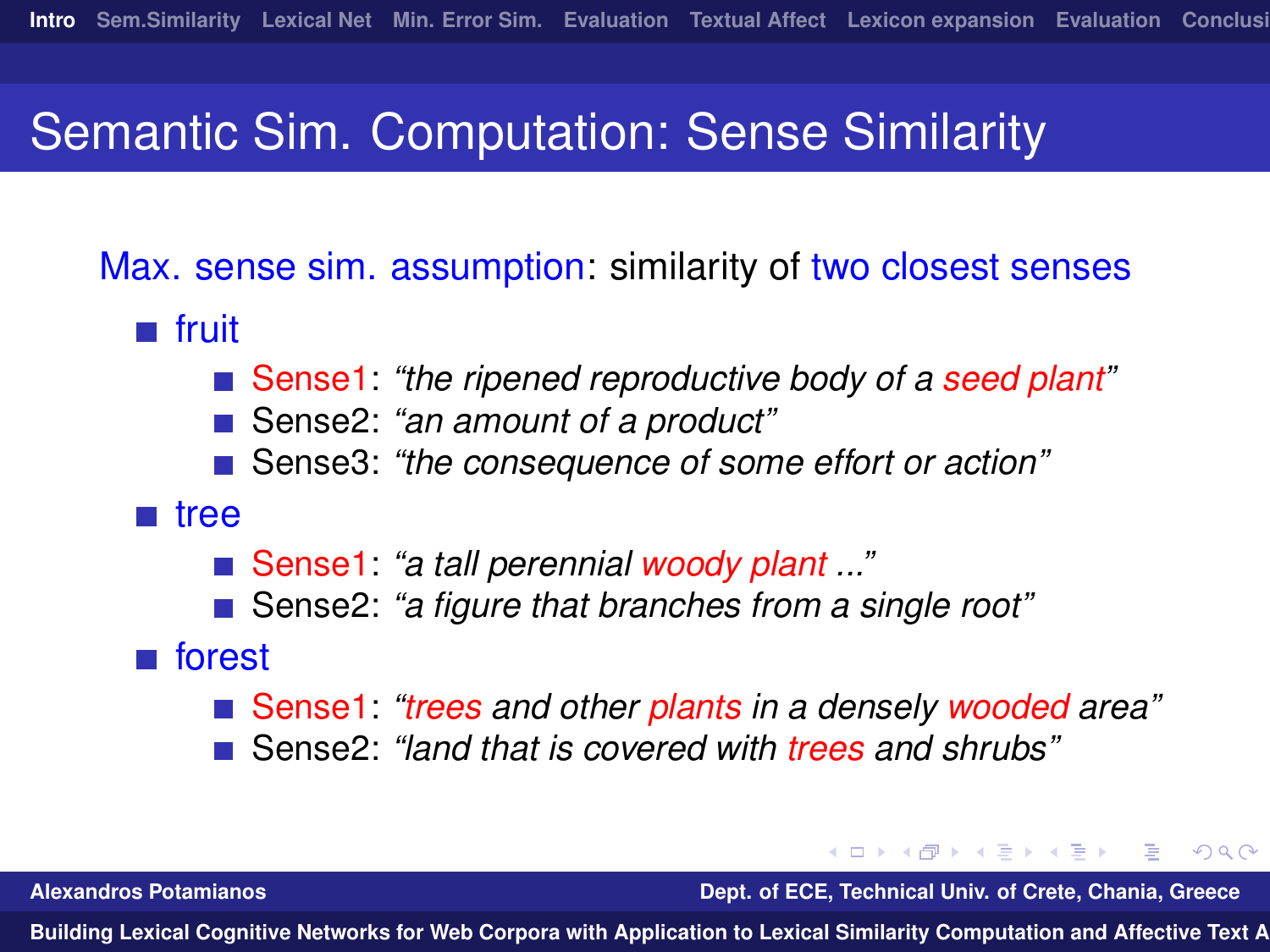## Semantic Sim. Computation: Attributional Similarity

#### Attributional similarity assumption

- Attributes (features) reflect semantics
	- Item-Relation-Attribute, e.g., canary-color-yellow
- **Main representation schemes** 
	- **Hierarchical/Categorical** 
		- Mainly taxonomic relations, e.g., IsA, PartOf
	- Distributed (networks)  $\mathcal{L}_{\mathcal{A}}$ 
		- Open set of relations, e.g., Cause-Effect, etc
- Similarity between words
	- Function of attribute similarity
	- Defined wrt representation

**Alexandros Potamianos Dept. of ECE, Technical Univ. of Crete, Chania, Greece**

医单位 医单位

<span id="page-7-0"></span> $\Omega$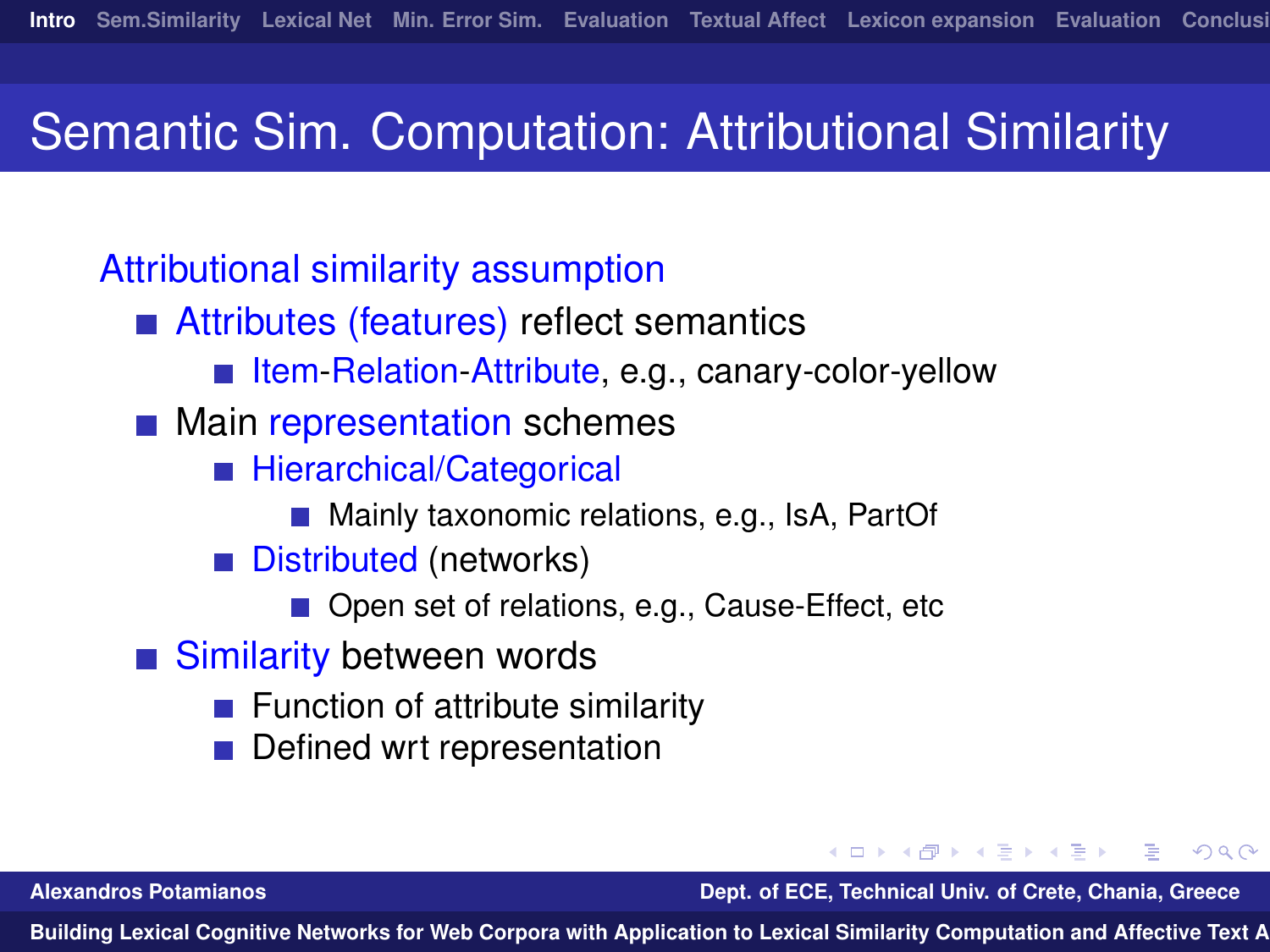#### Types of Similarity Metrics

#### Co-occurrence-based

- Assumption: co-occurrence implies relatedness
- Co-occurrence counts: web hits, corpus-based
- **Examples: Dice coef., point-wise mutual information, ...**

#### ■ Context-based

- Assumption: context similarity implies relatedness (distributional hypothesis of meaning)
- Contextual features extracted from corpus
- Examples: Kullback-Leibler divergence, cosine similarity, ...
- Network-based (proposed)
	- Build lexical net using co-occurrence and/or context sim.
	- Notion of semantic neighborhoods
	- Assumptions: neighborhoods capture word semantics

**Alexandros Potamianos Dept. of ECE, Technical Univ. of Crete, Chania, Greece**

 $\Omega$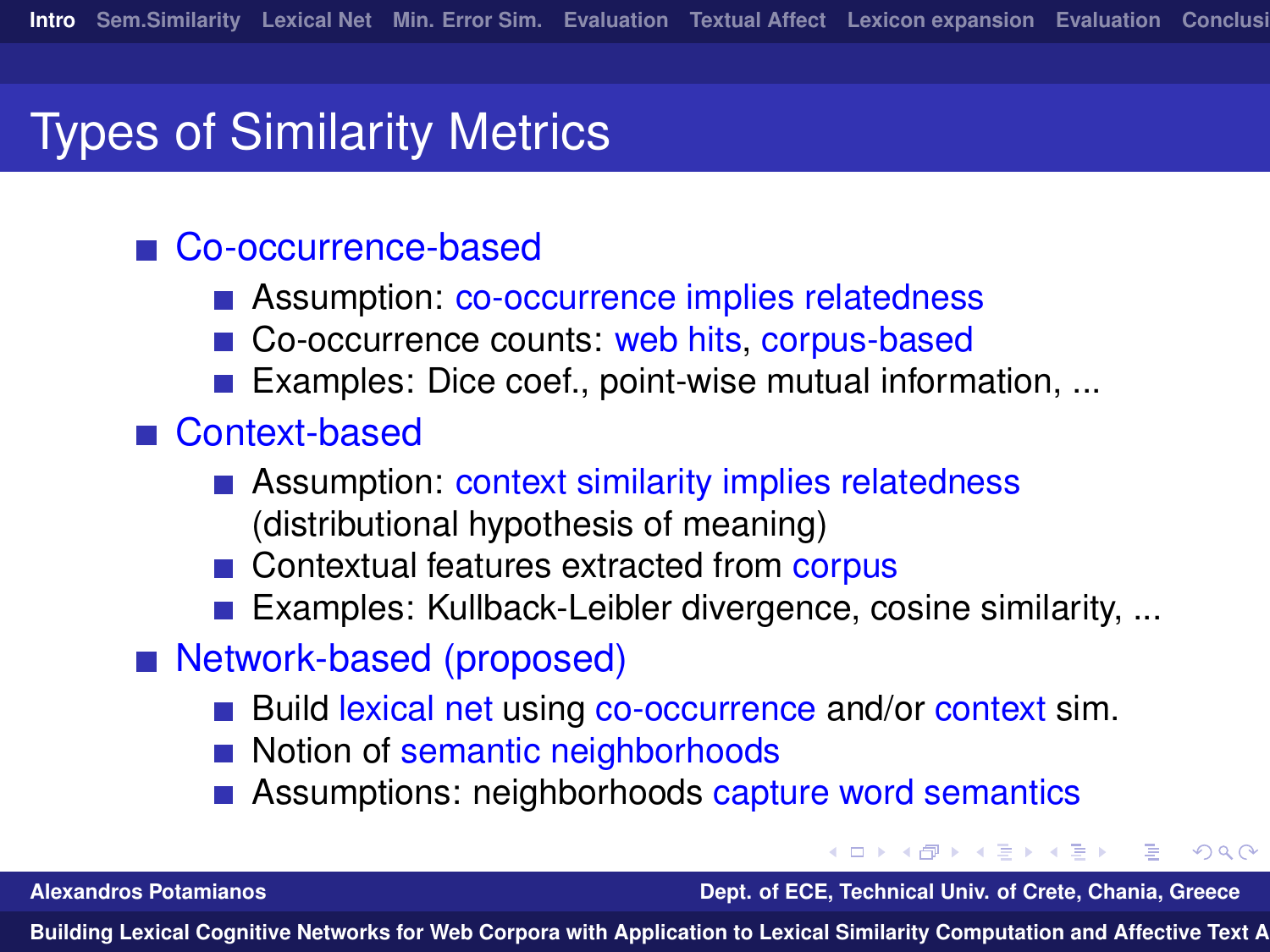# Queries to Web Search Engines



- **Number of hits**
- Document URLs (download)
- Document snippets

**Alexandros Potamianos Dept. of ECE, Technical Univ. of Crete, Chania, Greece**

4 . EL 19

<span id="page-9-0"></span> $\Omega$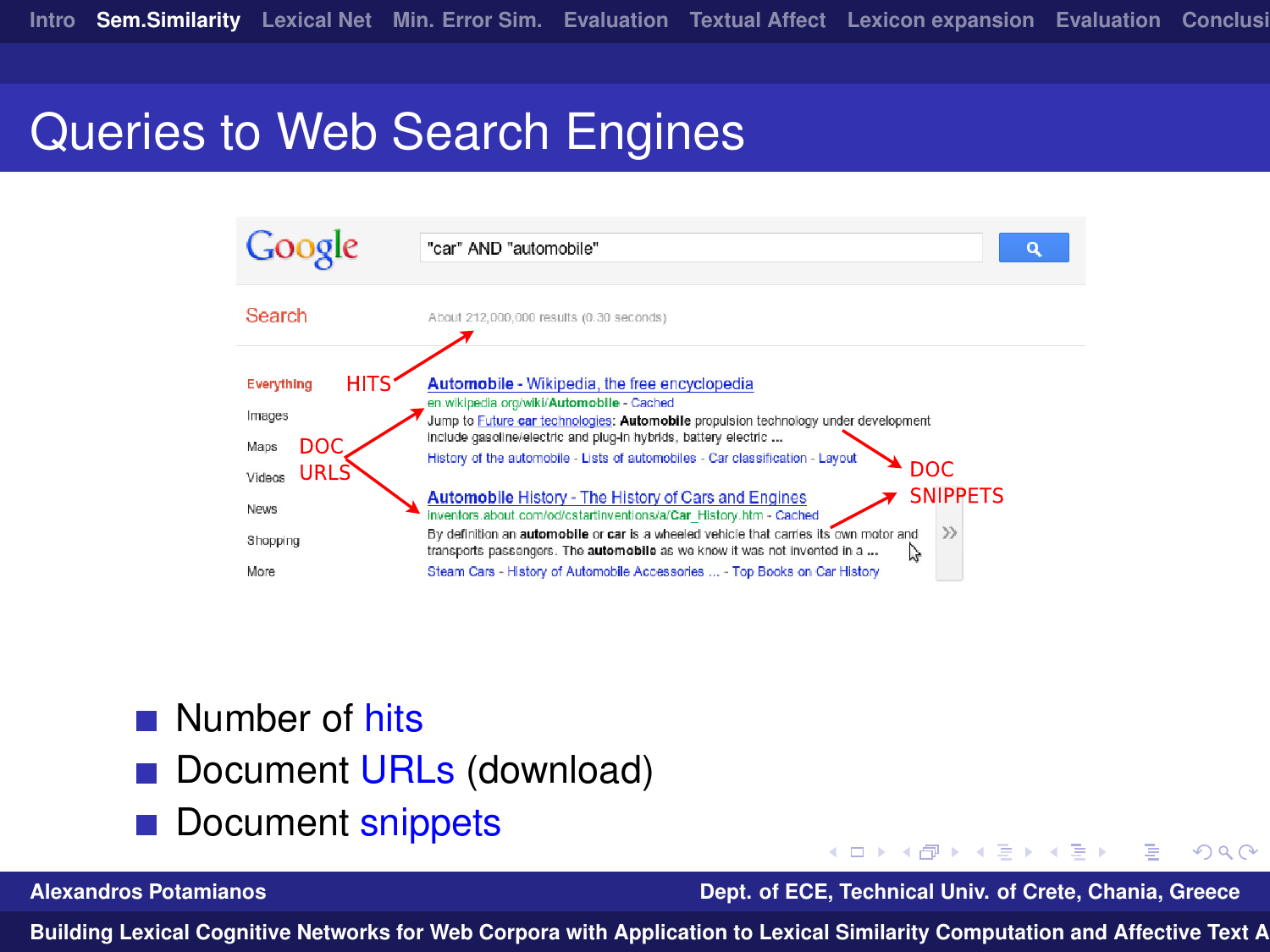### Corpus Creation using Web Queries

- $\blacksquare$  Two types of web queries
	- $\blacksquare$  AND, e.g., "money + bank"
		- "... leading **bank** in India offering online **money** transfer ..."
	- **IND, e.g., "bank"**

"... downstream parallel to the **banks** of the river ..."

- **AND** queries
	- **Pros: Similarity computation highly correlated (0.88) with** human ratings *[Iosif & Potamianos, '10]*
	- Cons: Quadratic query complexity wrt lexicon **L**
- IND queries
	- **Pros: Linear query complexity wrt lexicon L**
	- Cons: Sense ambiguity: moderate correlation (0.55)

**Alexandros Potamianos Dept. of ECE, Technical Univ. of Crete, Chania, Greece**

 $\langle \overline{m} \rangle$   $\rightarrow$   $\langle \overline{x} \rangle$   $\rightarrow$   $\langle \overline{x} \rangle$ 

<span id="page-10-0"></span> $\Omega$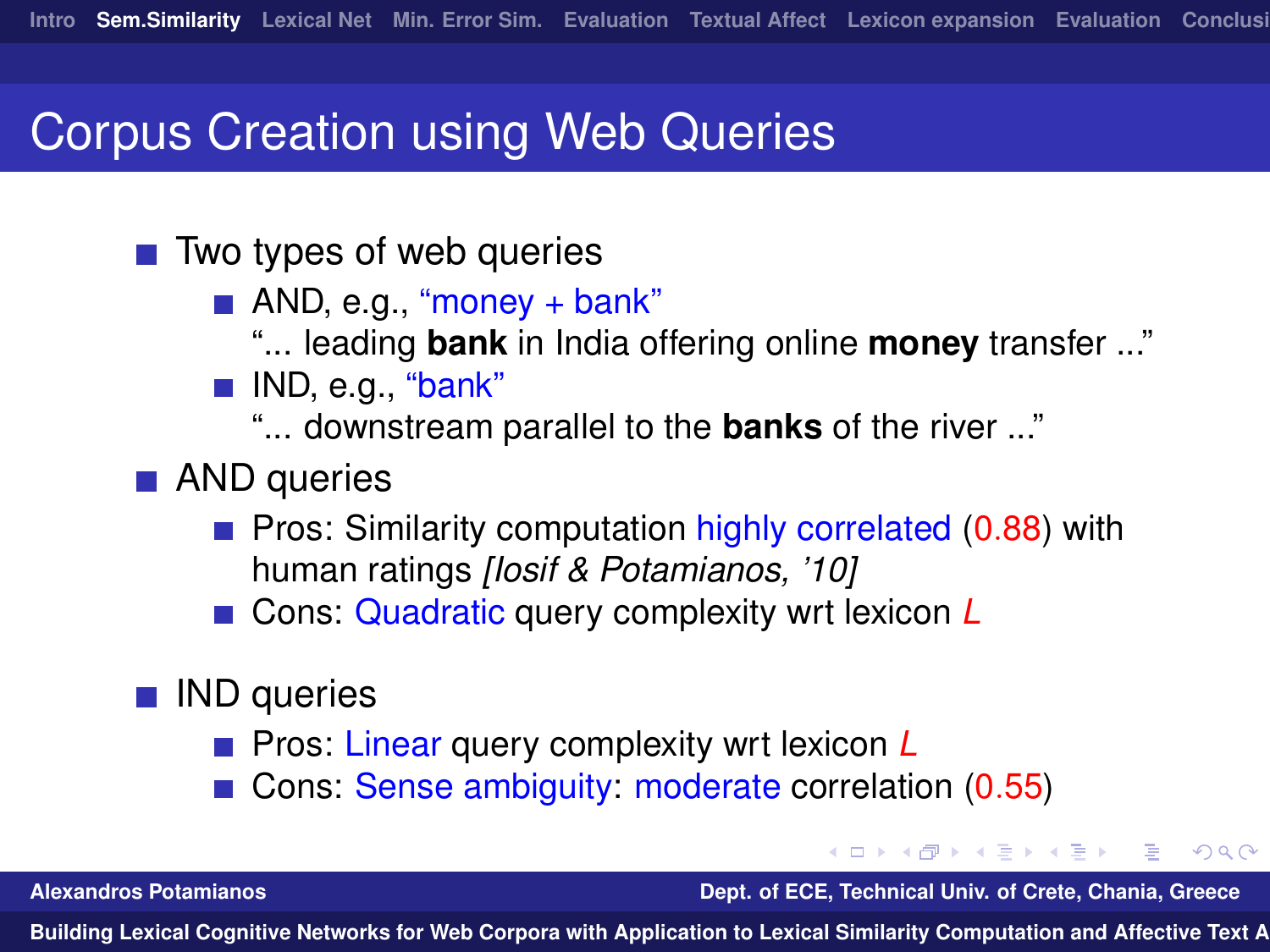#### Enter semantic networks

- Why do IND queries fail to achieve good performance?
	- **1** Word senses are often semantically diverse
		- co-occurrence acts as a semantic filter
	- **2** Word senses have poor coverage in IND queries
		- rare word senses of words not well-represented
- Solution: use semantic networks
	- **1** Create a corpus for all words in lexicon (not just semantic similarity pair)
	- **2** Use semantic neighborhoods for semantic cohesion
		- **n** improved robustness
	- **3** Inverse frequency word-sense discovery
		- discover rare senses via co-occurrence with infrequent words

**Alexandros Potamianos Dept. of ECE, Technical Univ. of Crete, Chania, Greece**

∢何 ▶ ∢ ヨ ▶ ∢ ヨ ▶

 $\Omega$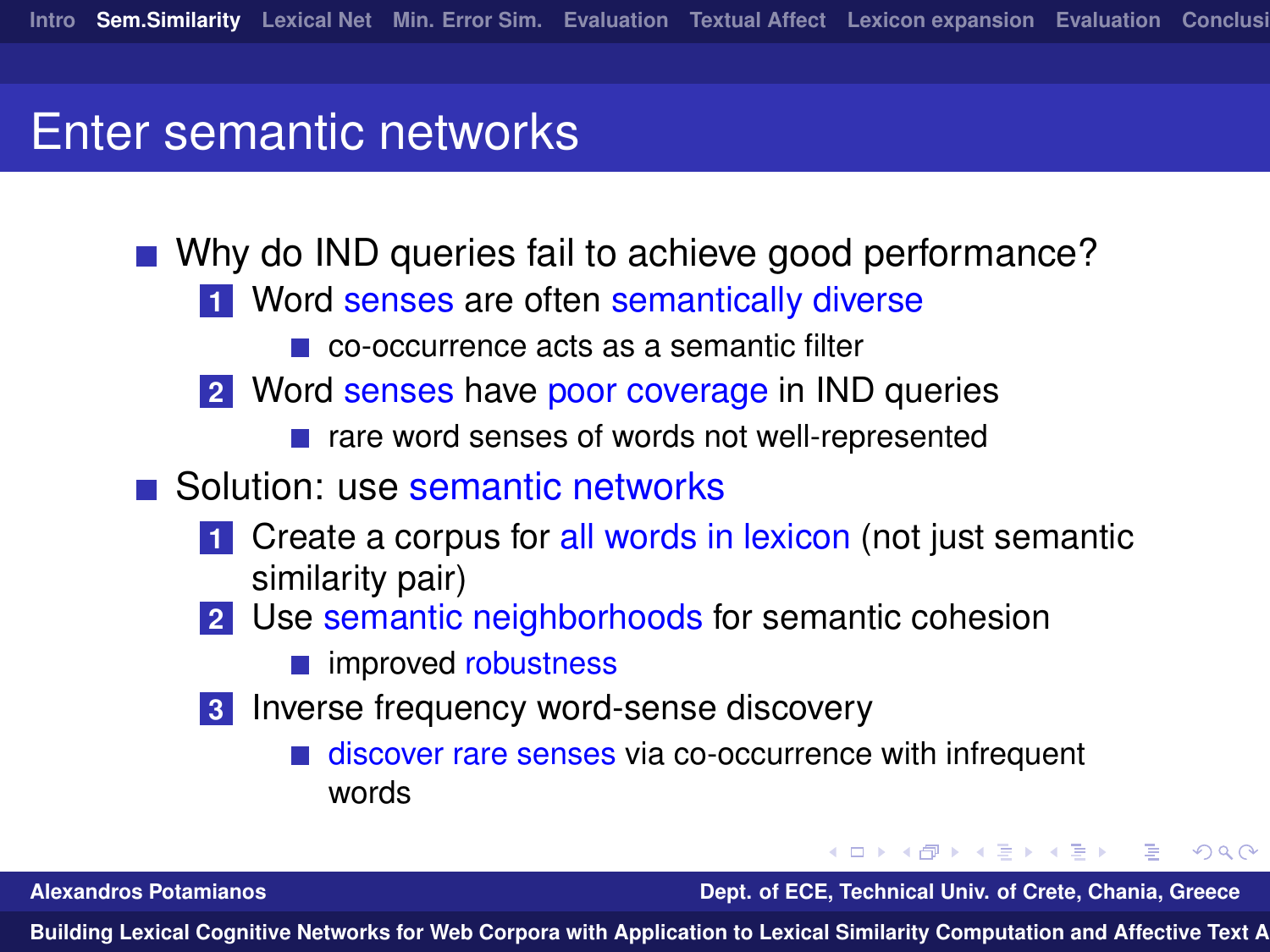### Corpus and Network Creation

#### **■ Goals**

- **Example 1** Linear web query complexity for corpus creation
- $\blacksquare$  New similarity metrics with high performance
- **Proposed method** 
	- IND queries to aggregate data for large  $L$  ( $\approx$  9K)
	- Create network and semantic neighborhoods
	- Neighborhood-based similarity metrics
- **Advantages** 
	- Network: parsimonious representation of corpus statistics
	- Smooth distributions
	- Rare words: well-represented
	- Enable discovery of less frequent senses

**Alexandros Potamianos Dept. of ECE, Technical Univ. of Crete, Chania, Greece**

何 ▶ イヨ ▶ イヨ ▶

 $\Omega$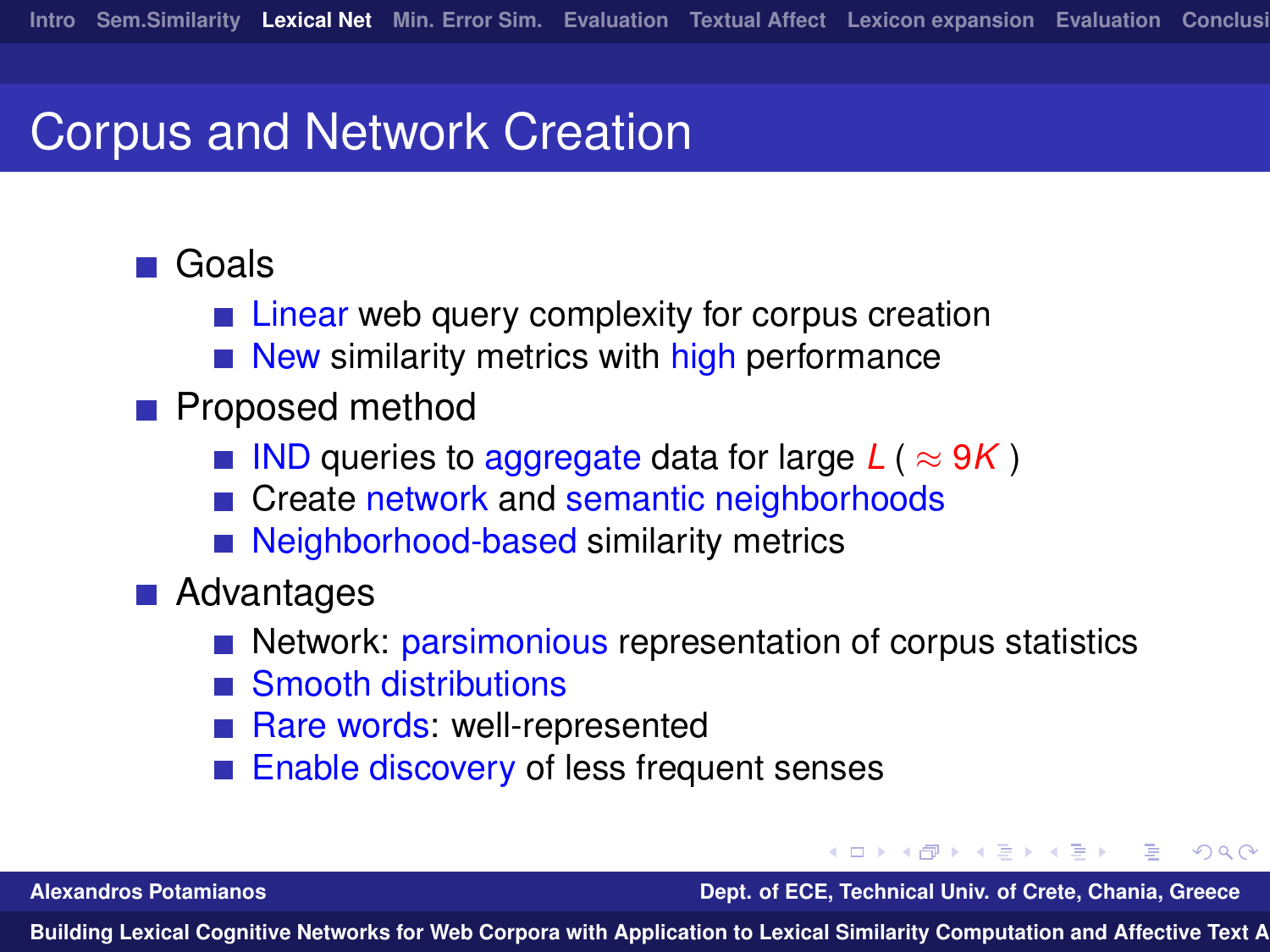## Corpus: Frequency vs. Rank



**Alexandros Potamianos Dept. of ECE, Technical Univ. of Crete, Chania, Greece**

∋ »

4日)

 $QQ$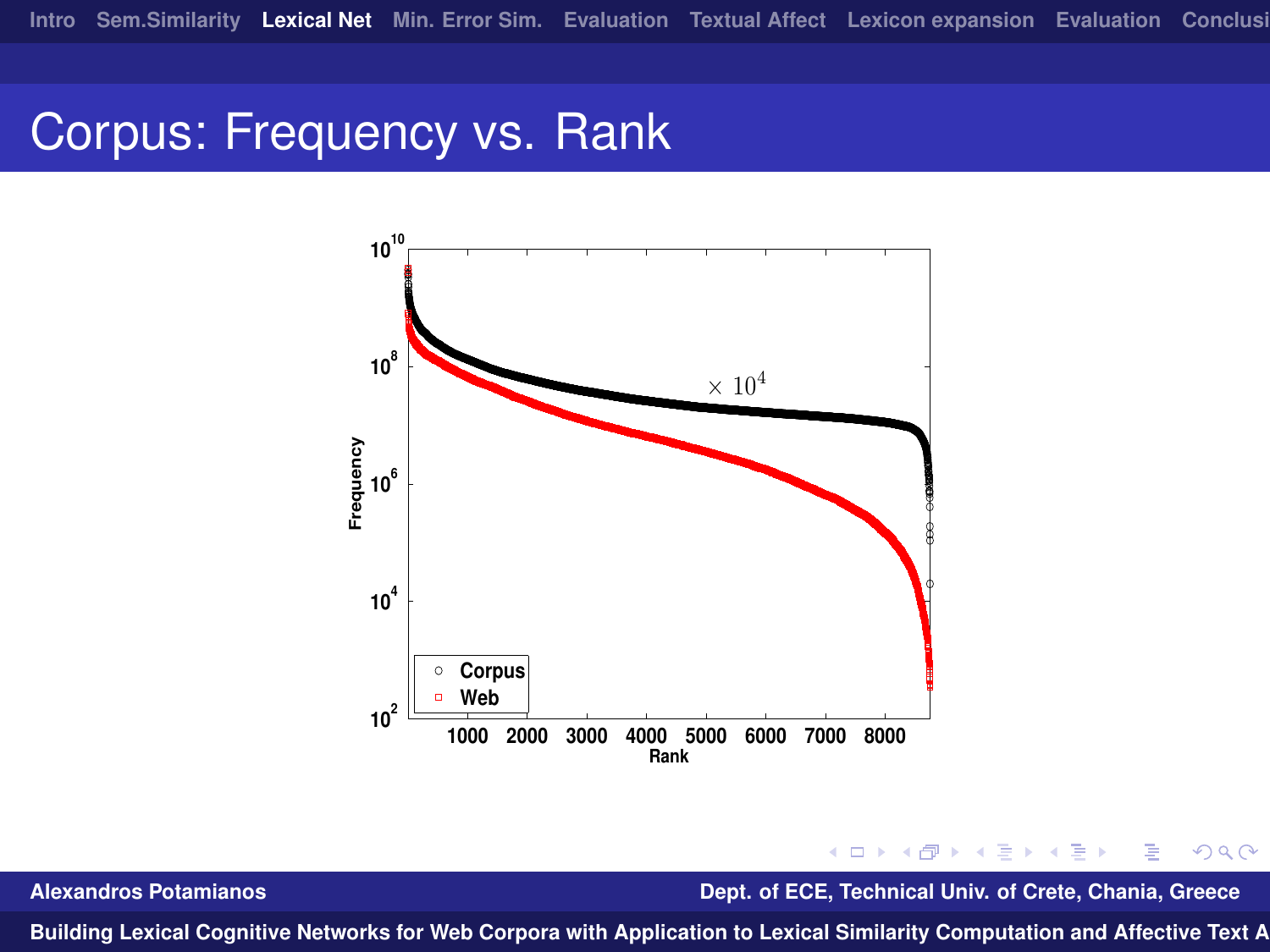### Lexical Network - Semantic Neighborhoods

#### Lexical Network

- **u** Undirected graph  $G = (N, E)$ 
	- Vertices *N*: words in lexicon *L*
	- Edges *E*: word similarities  $\mathcal{L}_{\mathcal{A}}$

#### Semantic Neighborhoods

- For word *i* create subgraph *G*<sub>*i*</sub>
- Select neighbors of *i* 
	- Compute  $S(i, j)$ ,  $\forall j \in L, i \neq j$
	- Sort *j* according to *S*(*i*, *j*)
	- Select |*N<sup>i</sup>* | top-ranked *j*





റെ ര

#### **Alexandros Potamianos Dept. of ECE, Technical Univ. of Crete, Chania, Greece**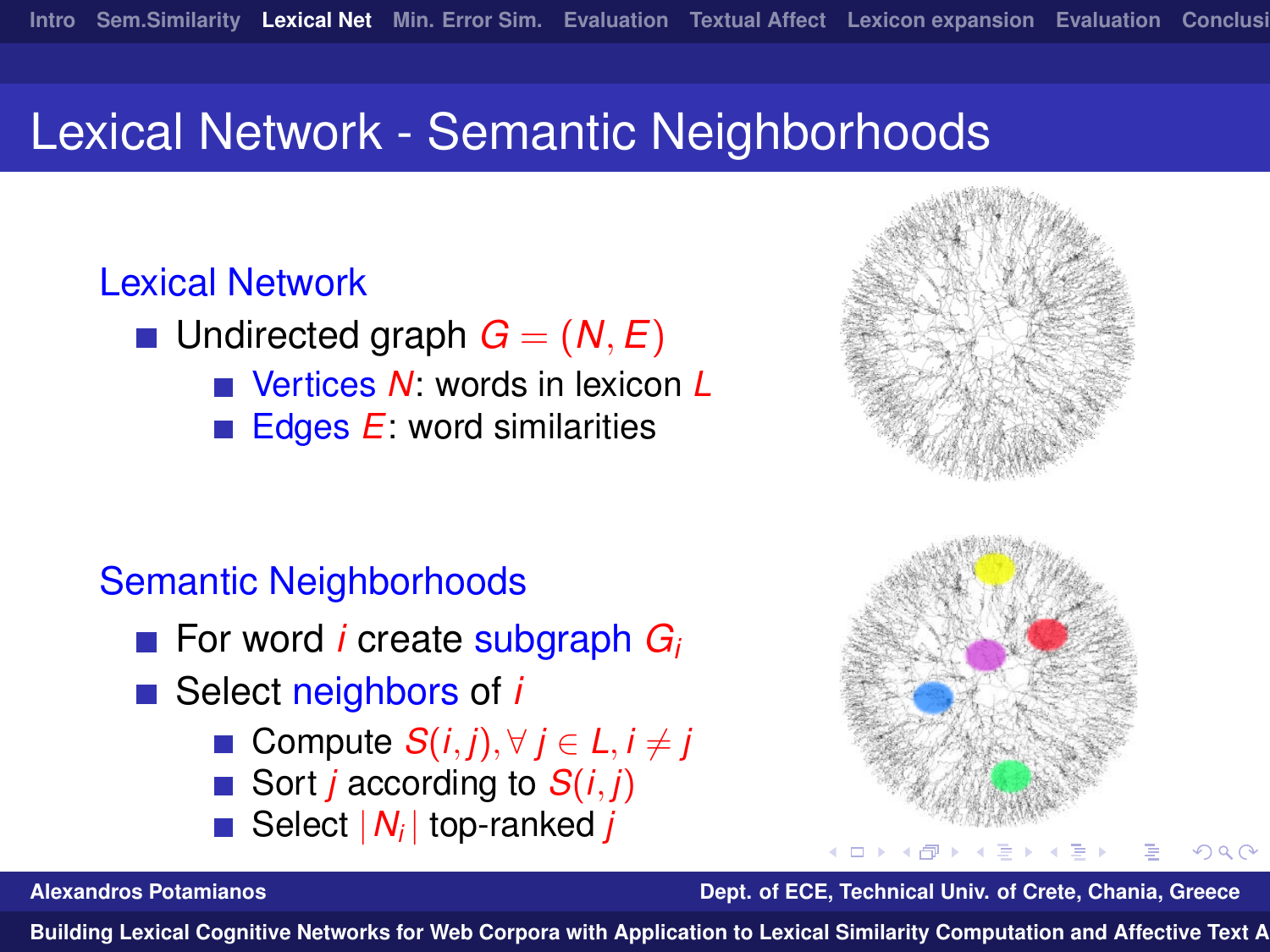## Semantic Neighborhoods: Examples

| Word       | Neighbors                        |
|------------|----------------------------------|
| automobile | auto, truck, vehicle,            |
|            | car, engine, bus,                |
| car        | truck, <b>vehicle</b> , travel,  |
|            | service, price, industry,        |
| slave      | slavery, beggar, nationalism,    |
|            | society, democracy, aristocracy, |
| journey    | trip, holiday, culture,          |
|            | travel discovery quest           |

#### ■ Synonymy

- Taxonomic: IsA, Meronymy
- **Associative**
- **Broader semantics/pragmatics**
- . . .

**Alexandros Potamianos Dept. of ECE, Technical Univ. of Crete, Chania, Greece**

化重 网络重

<span id="page-15-0"></span> $\Omega$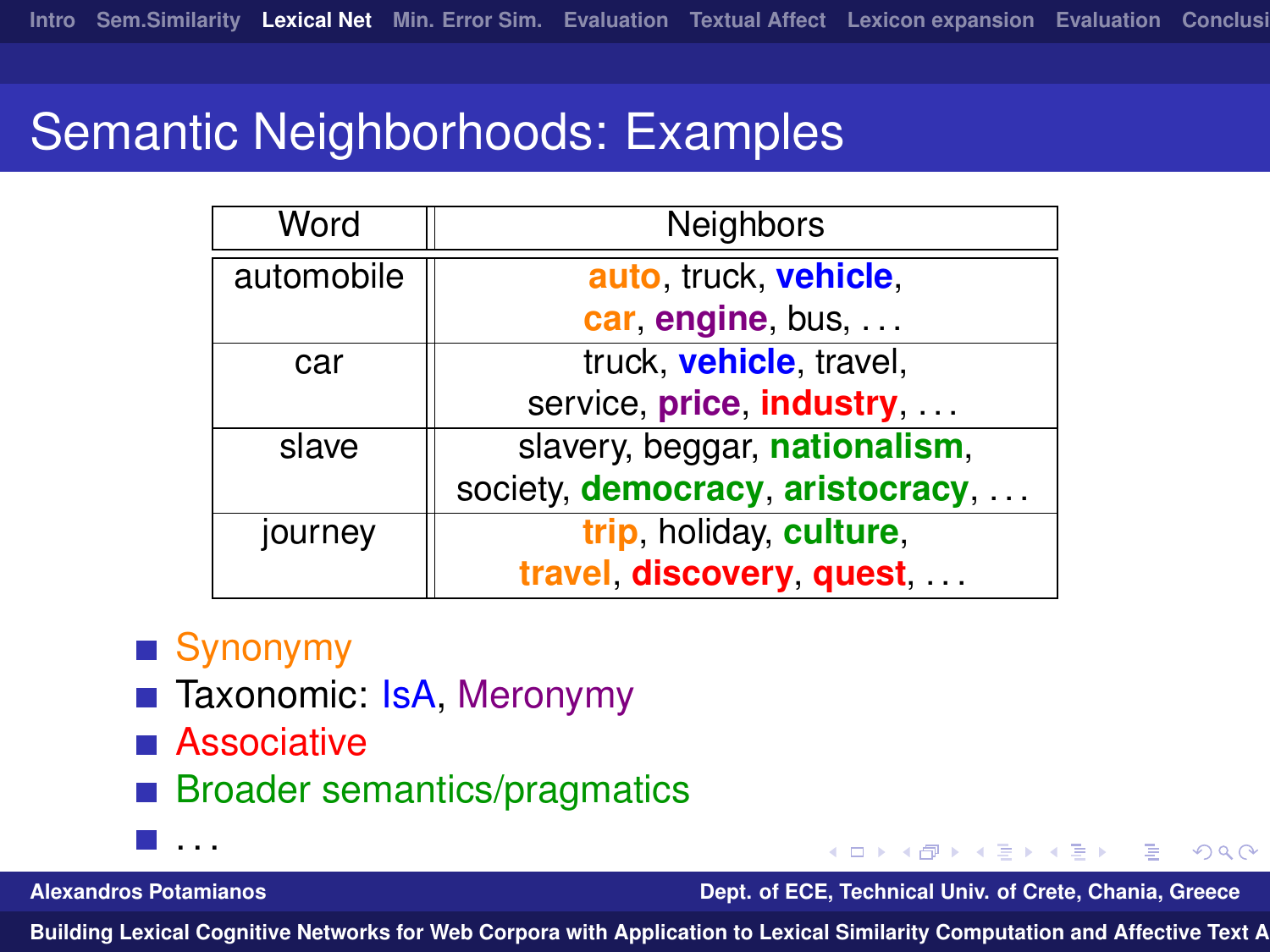### Neighborhood-based Similarity Metrics: *M<sup>n</sup>*

*M<sup>n</sup>* metric: maximum similarity of neighborhoods



**Motivated by maximum sense similarity assumption** 

- Neighbors are semantic features denoting senses
- Similarity of two closest senses

Select max. similarity:  $M_n$  ("forest", "fr[uit"](#page-15-0)) [=](#page-17-0)  $0.30$  $0.30$  $0.30$  $0.30$ 

**Alexandros Potamianos Dept. of ECE, Technical Univ. of Crete, Chania, Greece**

<span id="page-16-0"></span> $\Omega$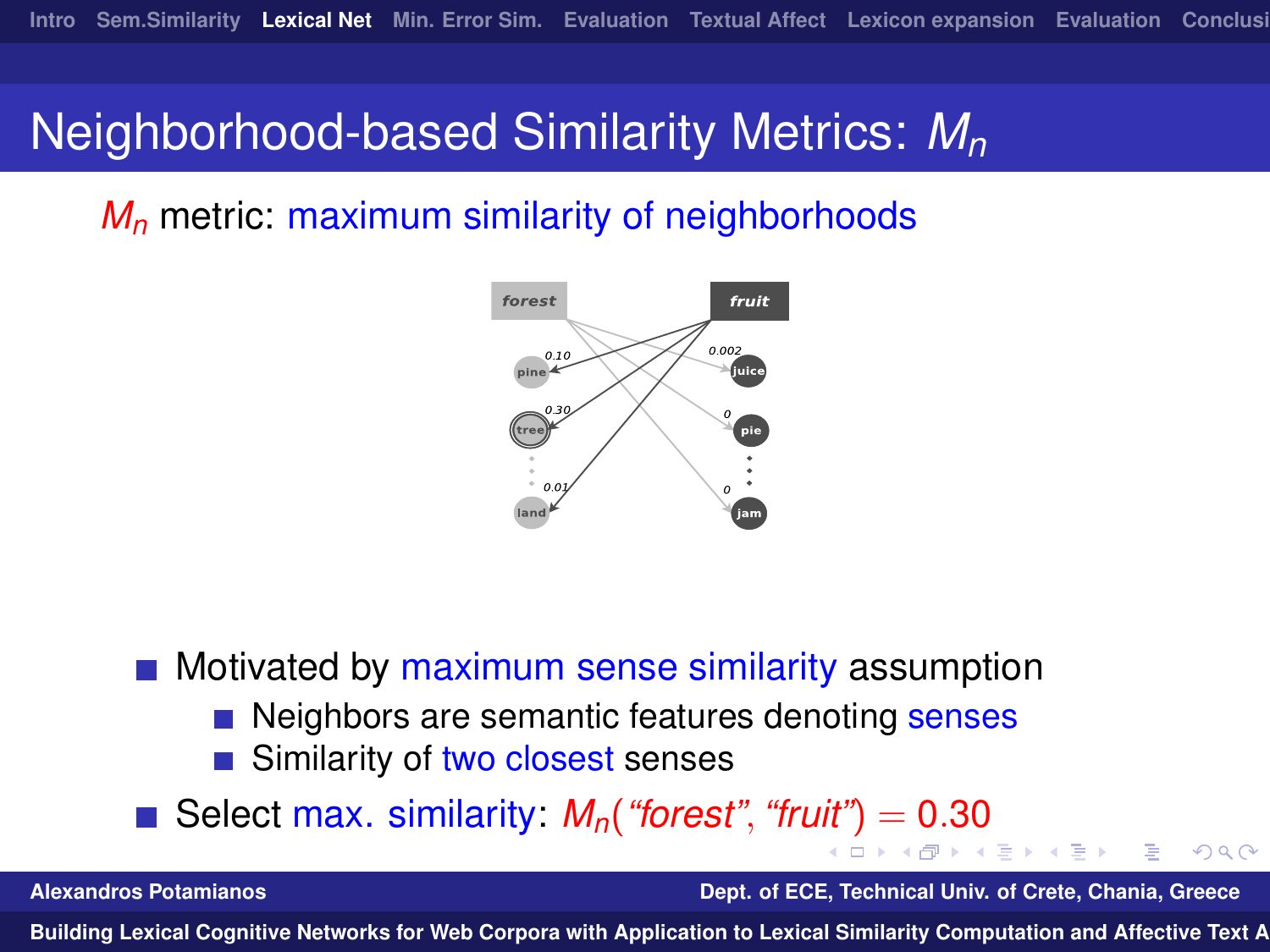#### Neighborhood-based Similarity Metrics: *R<sup>n</sup>*

*R<sup>n</sup>* metric: correlation of neighborhood similarities

<span id="page-17-0"></span>

 $\blacksquare$  Motivated by attributional similarity assumption Neighborhoods encode word attributes (or features) Similar words have co-varying sim. wrt their neighbors ■ Compute correlation *r* of neighborhood similarities  $r_1((0.16...0.09),(0.10...0.01)), r_2((0.002...0),(0.63...0.13))$ Select max. correlation: *Rn*(*"forest"*, *"f[rui](#page-16-0)t"*[\)](#page-18-0)[=](#page-17-0) [−](#page-18-0)[0](#page-16-0)[.](#page-17-0)[0](#page-19-0)[4](#page-20-0)

**Alexandros Potamianos Dept. of ECE, Technical Univ. of Crete, Chania, Greece**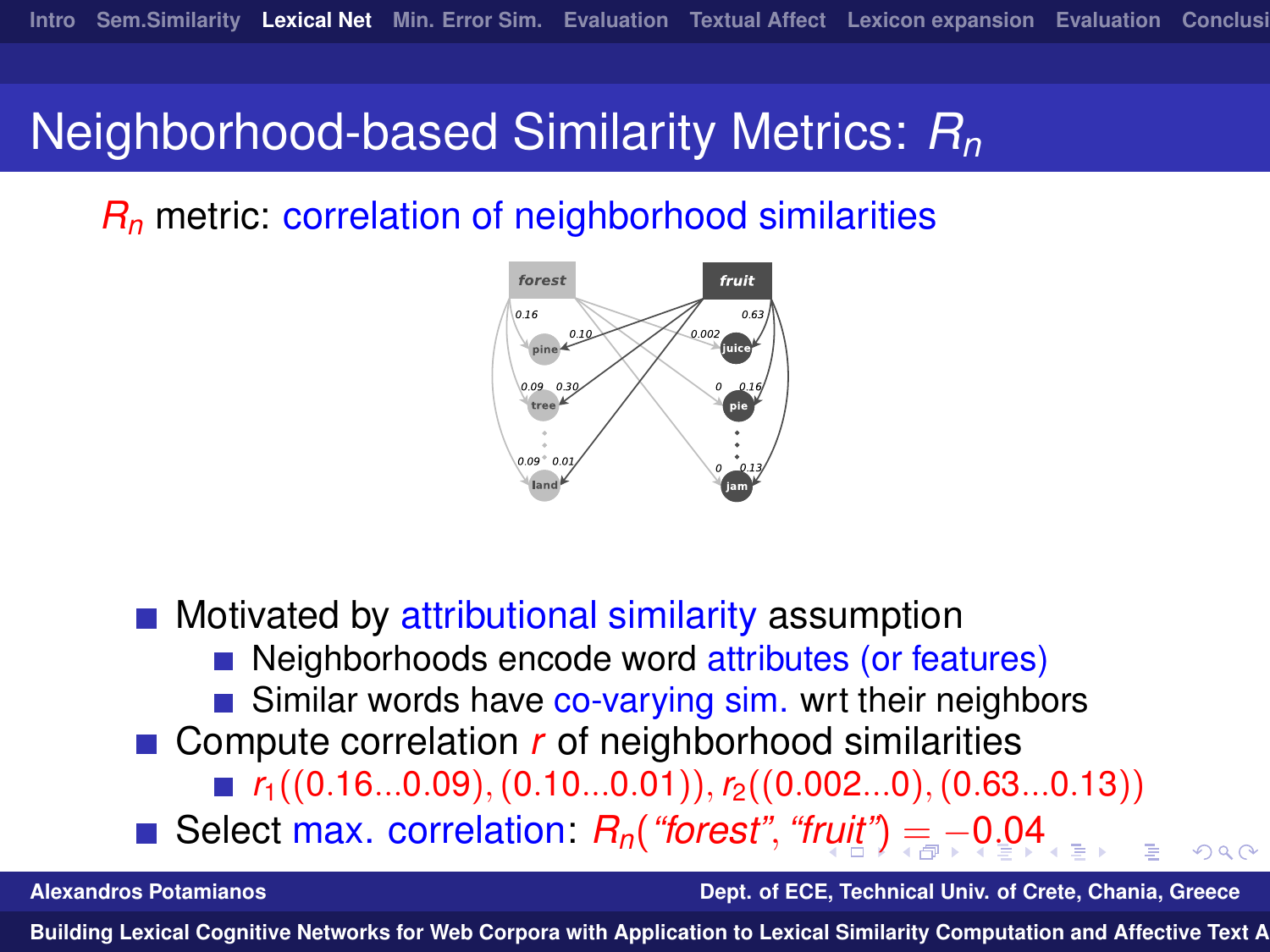#### **Neighborhood-based Similarity Metrics: metric**  $E_n^{\theta=2}$ *n*

 $E_n^{\theta=2}$  metric : sum of squared neighborhood similarities



■ Motivation: middle road between  $M_n$  and  $R_n$ ■ Accumulation of word–to–neighbor similarities Non-linear weighting of similarities via  $\theta = 2$  $E_n^{\theta=2}$ (*"forest"*, *"fruit"*)=  $L_n$ (*noissi*, *nui*)[=](#page-19-0)<br>  $\sqrt{(0.10^2 + \dots + 0.01^2) + (0.002^2 + \dots + 0^2)} = 0.22$  $\sqrt{(0.10^2 + \dots + 0.01^2) + (0.002^2 + \dots + 0^2)} = 0.22$  $\sqrt{(0.10^2 + \dots + 0.01^2) + (0.002^2 + \dots + 0^2)} = 0.22$  $\sqrt{(0.10^2 + \dots + 0.01^2) + (0.002^2 + \dots + 0^2)} = 0.22$  $\sqrt{(0.10^2 + \dots + 0.01^2) + (0.002^2 + \dots + 0^2)} = 0.22$  $\sqrt{(0.10^2 + \dots + 0.01^2) + (0.002^2 + \dots + 0^2)} = 0.22$  $\sqrt{(0.10^2 + \dots + 0.01^2) + (0.002^2 + \dots + 0^2)} = 0.22$ 

**Alexandros Potamianos Dept. of ECE, Technical Univ. of Crete, Chania, Greece**

<span id="page-18-0"></span>つくへ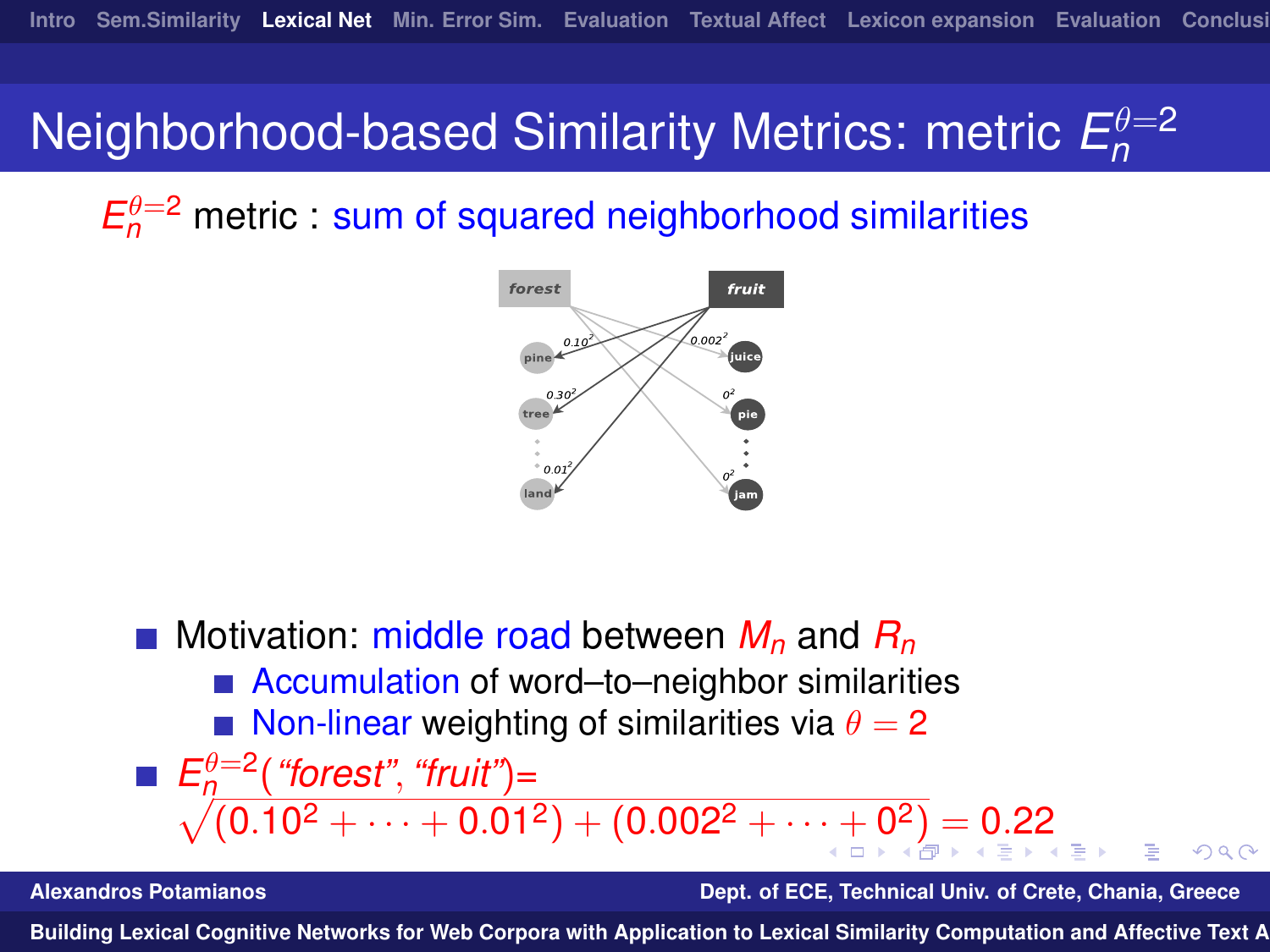### Minimum Error Sem. Similarity: Problem Definition

Goal: reduce the similarity estimation error

- **Follow max. sense similarity assumption**
- Modify standard metrics
- Case study: co-occurrence-based metrics
- $\textsf{Consider metric } S_\mathcal{W}(\mathit{w}_i, \mathit{w}_j) = \frac{\hat{\rho}(\mathit{w}_i, \mathit{w}_j)}{\hat{\rho}(\mathit{w}_i) \hat{\rho}(\mathit{w}_j)}$  $\hat{p}(w_i)\hat{p}(w_j)$ 
	- $\hat{p}(w_i)$  and  $\hat{p}(w_i)$ : occur. prob. for words  $w_i$  and  $w_i$
	- $\hat{p}(w_i, w_j)$ : co-occur. prob. of  $w_i$  and  $w_j$

Problem: error in  $S_W(w_i, w_j)$  due to:

- Estimation of  $\hat{p}(w_i, w_j)$ 
	- *w<sub>i</sub>* and *w<sub>i</sub>* co-occur with close senses?
	- scope (doc, sentence, syntactic rel., ...) of co-occurrence?

 $\hat{p}(w_i)$ ,  $\hat{p}(w_j)$  estimated across all senses of  $w_i$ ,  $w_j$ 

**Alexandros Potamianos Dept. of ECE, Technical Univ. of Crete, Chania, Greece**

<span id="page-19-0"></span> $\Omega$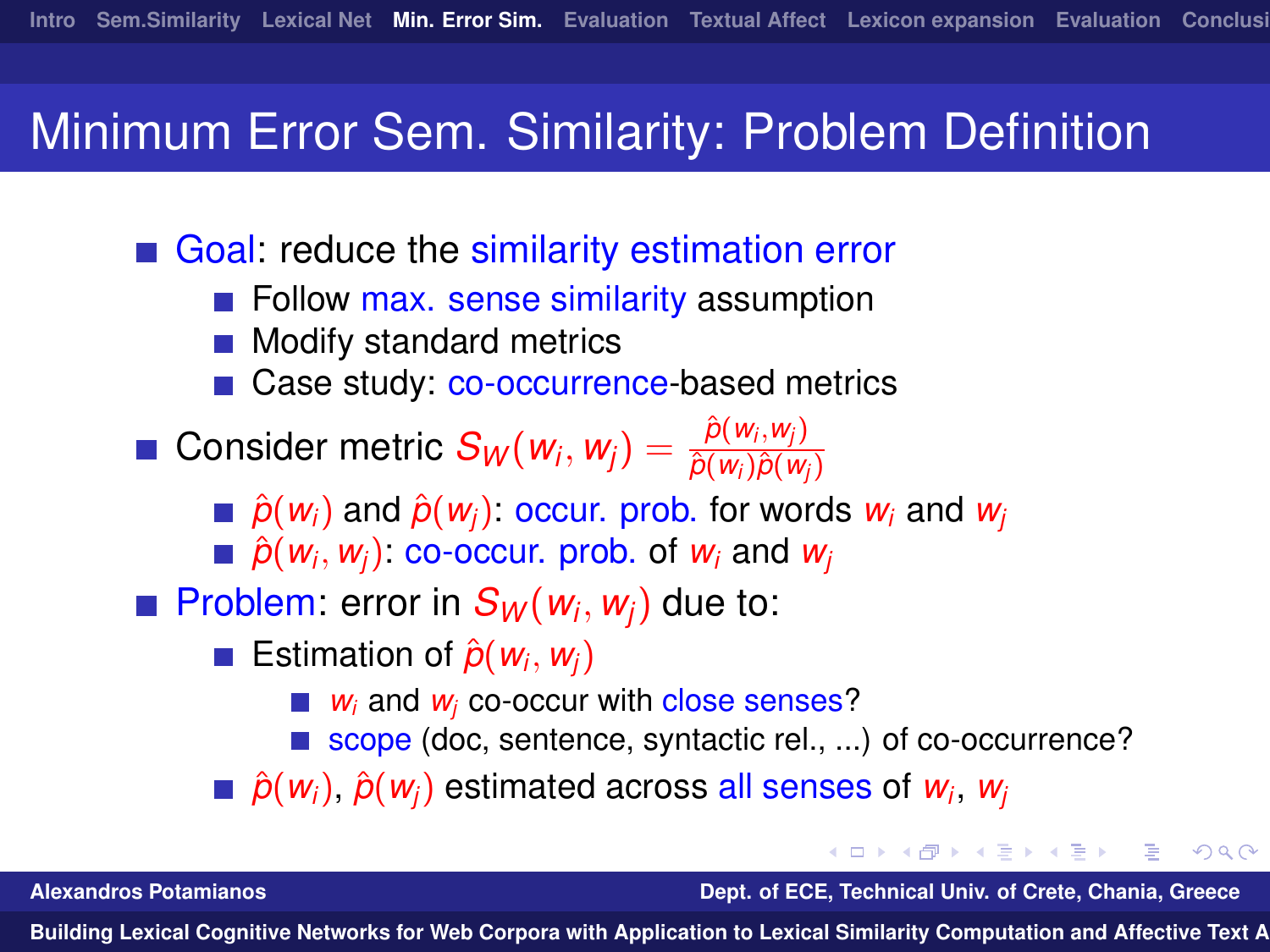#### Minimum Error Sem. Similarity: Assumptions

- Set of words  $L = \{w_1, w_2, ... w_N\}$
- Set of senses for word  $w_i$ :  $M_i = \{s_{i1}, s_{i2}, ..., s_{iN_i}\}\$
- Set of senses of all words:  $M = M_1 \cup M_2 \cup ... M_N$
- Assumption 1

■ All senses lexicalized as single words included in **L** 

$$
\forall s_{ij} \in M, \exists w_k \in L : s_{ij} \equiv w_k
$$

#### ■ Assumption 2

Sim. of *w<sub>i</sub>*, *w<sub>j</sub>*: pairwise max. sim. between their senses

$$
S_W(w_i, w_j) \equiv S_S(s_{ik}, s_{jl}), \quad (k, l) = \underset{(p \in M_i, r \in M_j)}{\text{argmax}} S_S(s_{ip}, s_{jr})
$$

イロト イ押 トイヨ トイヨ トー **Alexandros Potamianos Dept. of ECE, Technical Univ. of Crete, Chania, Greece**

<span id="page-20-0"></span> $\Omega$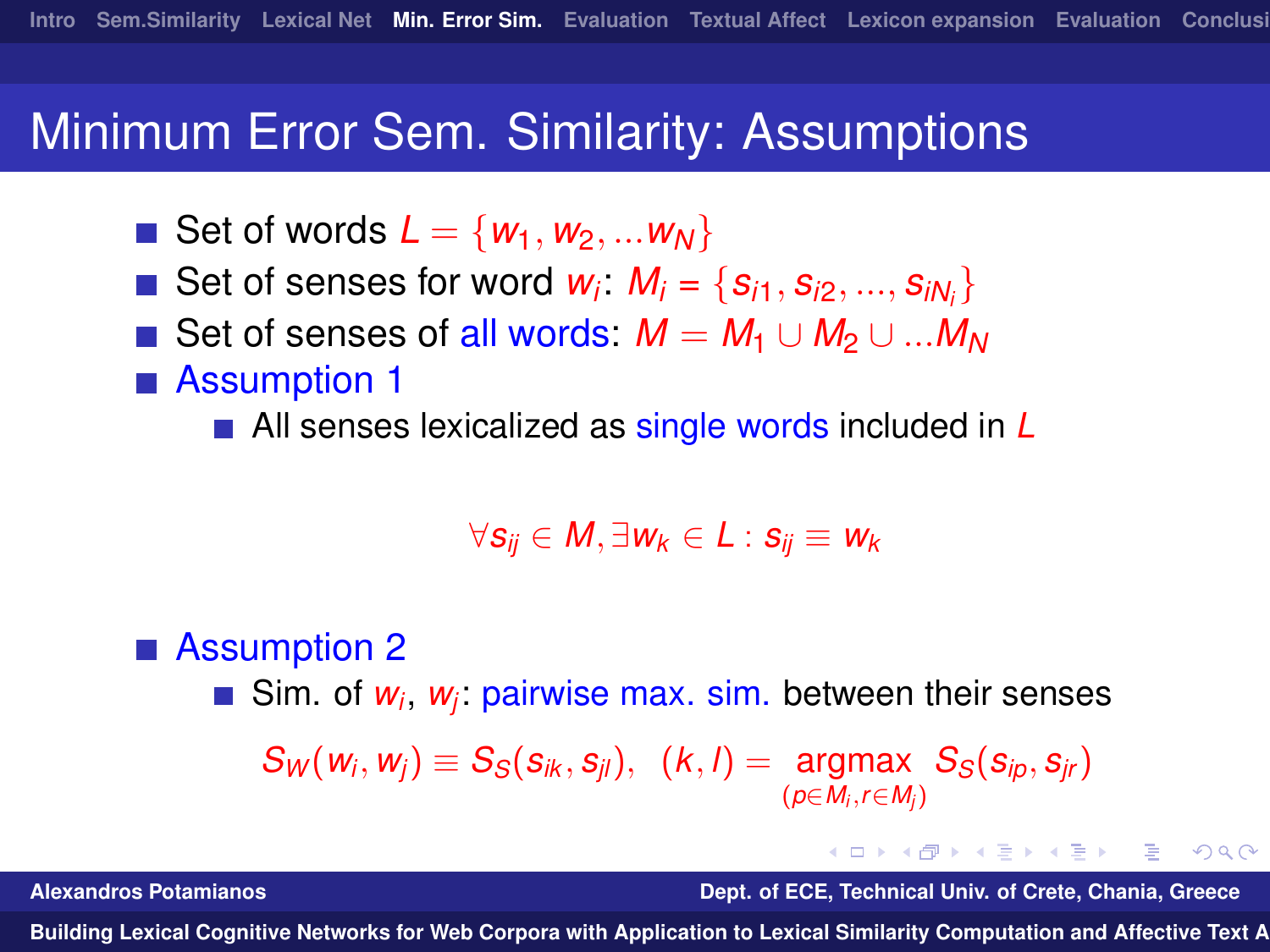### Minimum Error Sem. Similarity: Assumptions

#### ■ Assumption 3

[3a] *w<sup>i</sup>* , *w<sup>j</sup>* always co-occur with their two closest senses

 $\forall \{w_i * w_j\} : (w_i \equiv s_{ik}, w_j \equiv s_{jl}) \text{ iff } (k, l) = \text{argmax}_{(s \in M, s \in M)} S_S(s_{ip}, s_{jr})$ (*p*∈*Mi*,*r*∈*M<sup>j</sup>* )

 $\blacksquare$  [3b] As [3a] with extra, small prob.  $\epsilon_1 = f(p(w_i)p(w_i))$ 

 $p(w_i, w_j) \equiv p(s_{ik}, s_{jl}) + \epsilon_1$ 

#### ■ Assumption 4

- $[4a]$  Uniform sense distr.:  $\forall k : p(s_{ik}) = \frac{p(w_i)}{N_i}$
- [4b] Power-law sense distr.:  $\forall k : p(s_{ik}) = f(p(w_i)^{\alpha})$

**Alexandros Potamianos Dept. of ECE, Technical Univ. of Crete, Chania, Greece**

 $\Omega$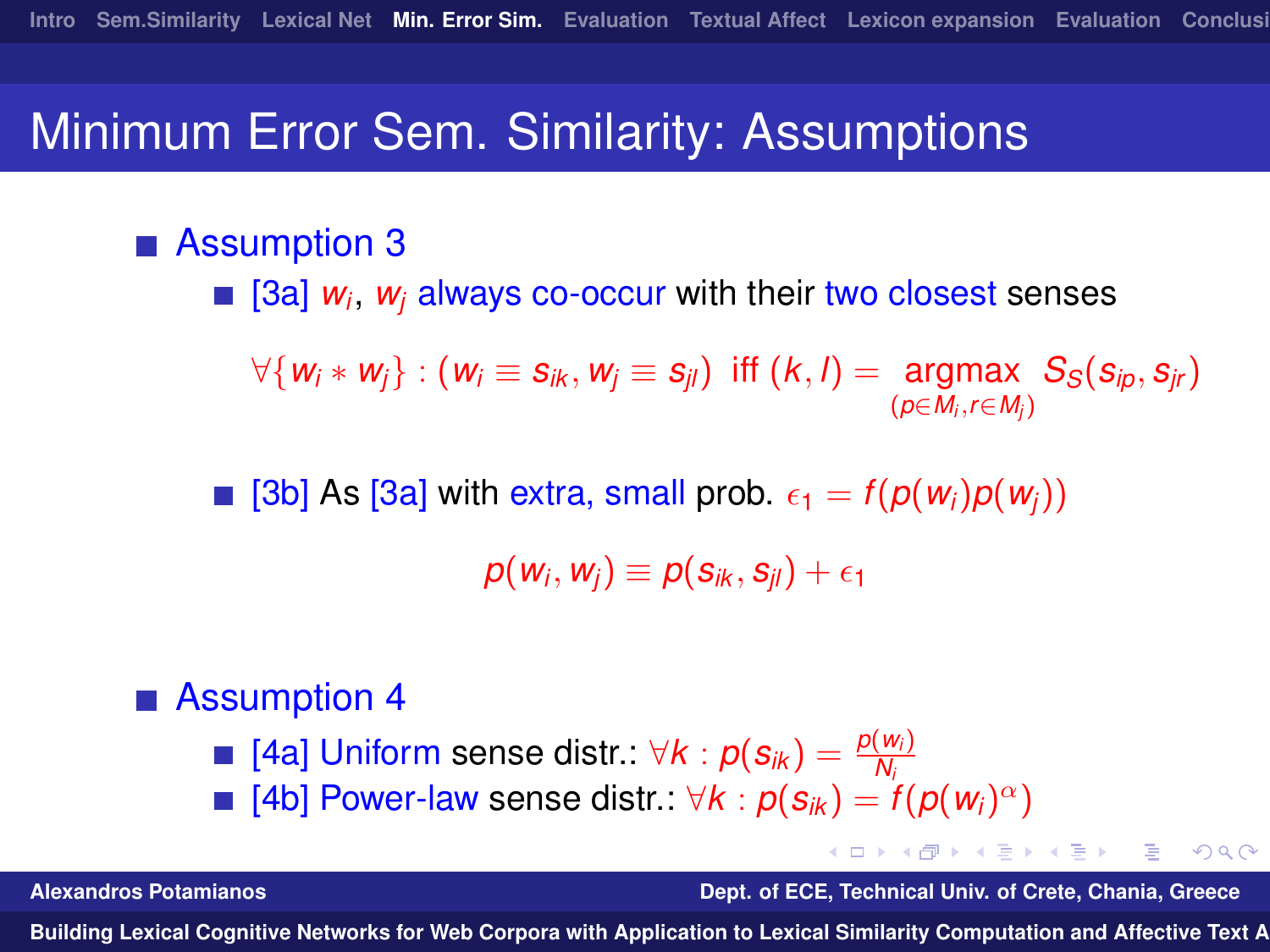### Evaluation: Word Level Semantic Similarity

- Task: similarity judgment
	- Noun pairs
- **Datasets** 
	- MC *[Miller and Charles, 1998]*
	- RG *[Rubenstein and Goodenough, 1965]*  $\mathcal{L}_{\mathcal{A}}$
	- WS353 *[Finkelstein et al., 2002]*
- Evaluation metric: correlation wrt to human ratings
	- Pearson's correlation coefficient

**Alexandros Potamianos Dept. of ECE, Technical Univ. of Crete, Chania, Greece**

 $\Omega$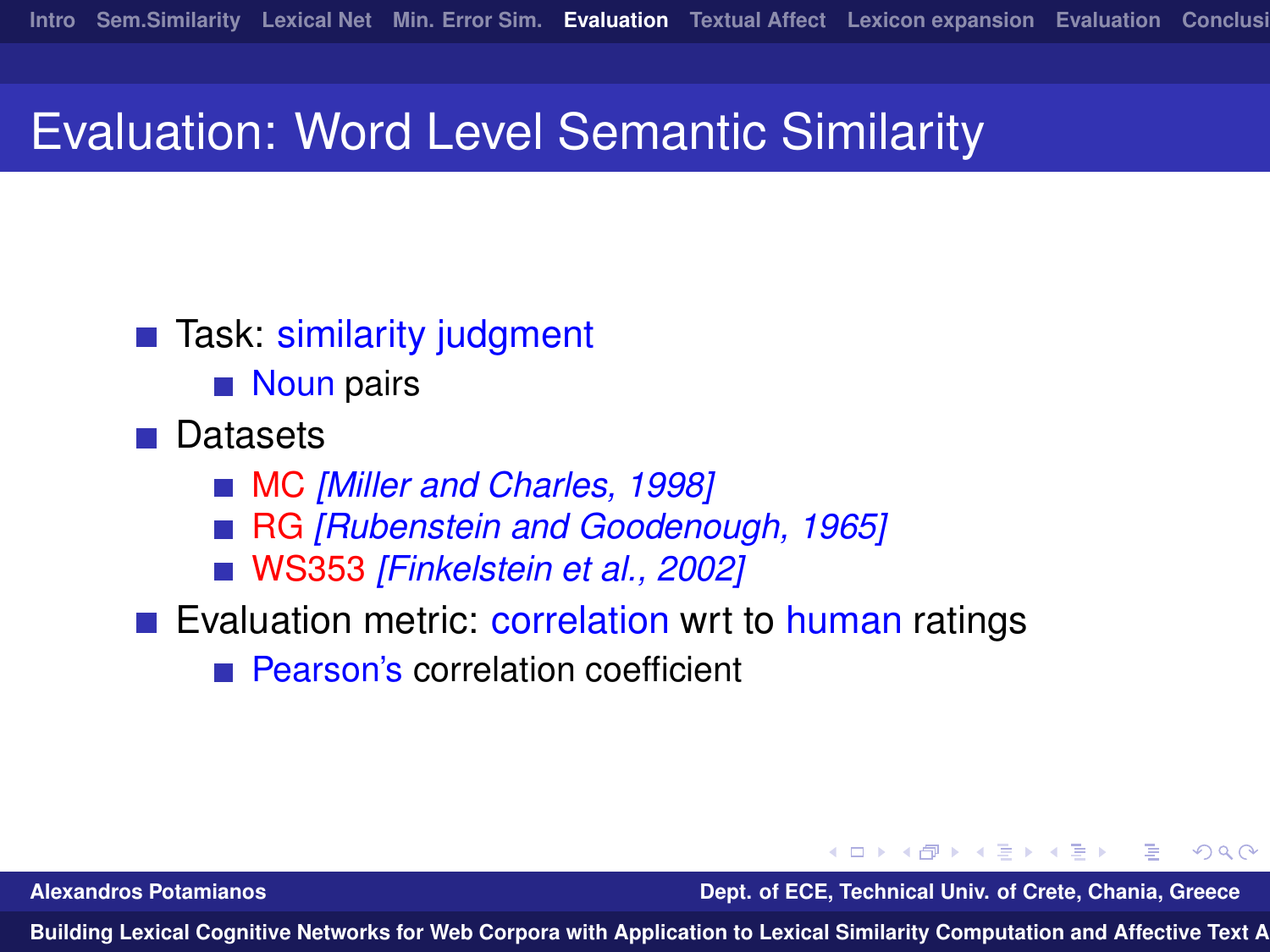#### Performance of net-based similarity metrics

| <b>Dataset</b> | <b>Neighbor</b> | <b>Similarity</b> | <b>Metrics</b> |             |                                              |
|----------------|-----------------|-------------------|----------------|-------------|----------------------------------------------|
|                | selection       | computation       | $M_{n=100}$    | $R_{n=100}$ | $\mathbf{\Xi}\theta\mathbf{=}2$<br>$n = 100$ |
| <b>MC</b>      | co-occur.       | co-occur.         | 0.90           | 0.72        | 0.90                                         |
| МC             | co-occur.       | context           | 0.91           | 0.28        | 0.46                                         |
| МC             | context         | co-occur.         | 0.52           | 0.78        | 0.56                                         |
| МC             | context         | context           | 0.51           | 0.77        | 0.29                                         |
| <b>RG</b>      | co-occur.       | co-occur.         | 0.87           | 0.67        | 0.86                                         |
| <b>RG</b>      | co-occur.       | context           | 0.86           | 0.32        | 0.53                                         |
| <b>RG</b>      | context         | co-occur.         | 0.58           | 0.72        | 0.61                                         |
| <b>RG</b>      | context         | context           | 0.57           | 0.69        | 0.33                                         |
| WS353          | co-occur.       | co-occur.         | 0.64           | 0.50        | 0.64                                         |
| <b>WS353</b>   | co-occur.       | context           | 0.64           | 0.14        | 0.20                                         |
| WS353          | context         | co-occur.         | 0.47           | 0.56        | 0.48                                         |
| <b>WS353</b>   | context         | context           | 0.46           | 0.57        | 0.11                                         |

#### <span id="page-23-0"></span>イロメ イ何 メメ ミメイヨメ  $\eta$ a ₽

**Alexandros Potamianos Dept. of ECE, Technical Univ. of Crete, Chania, Greece**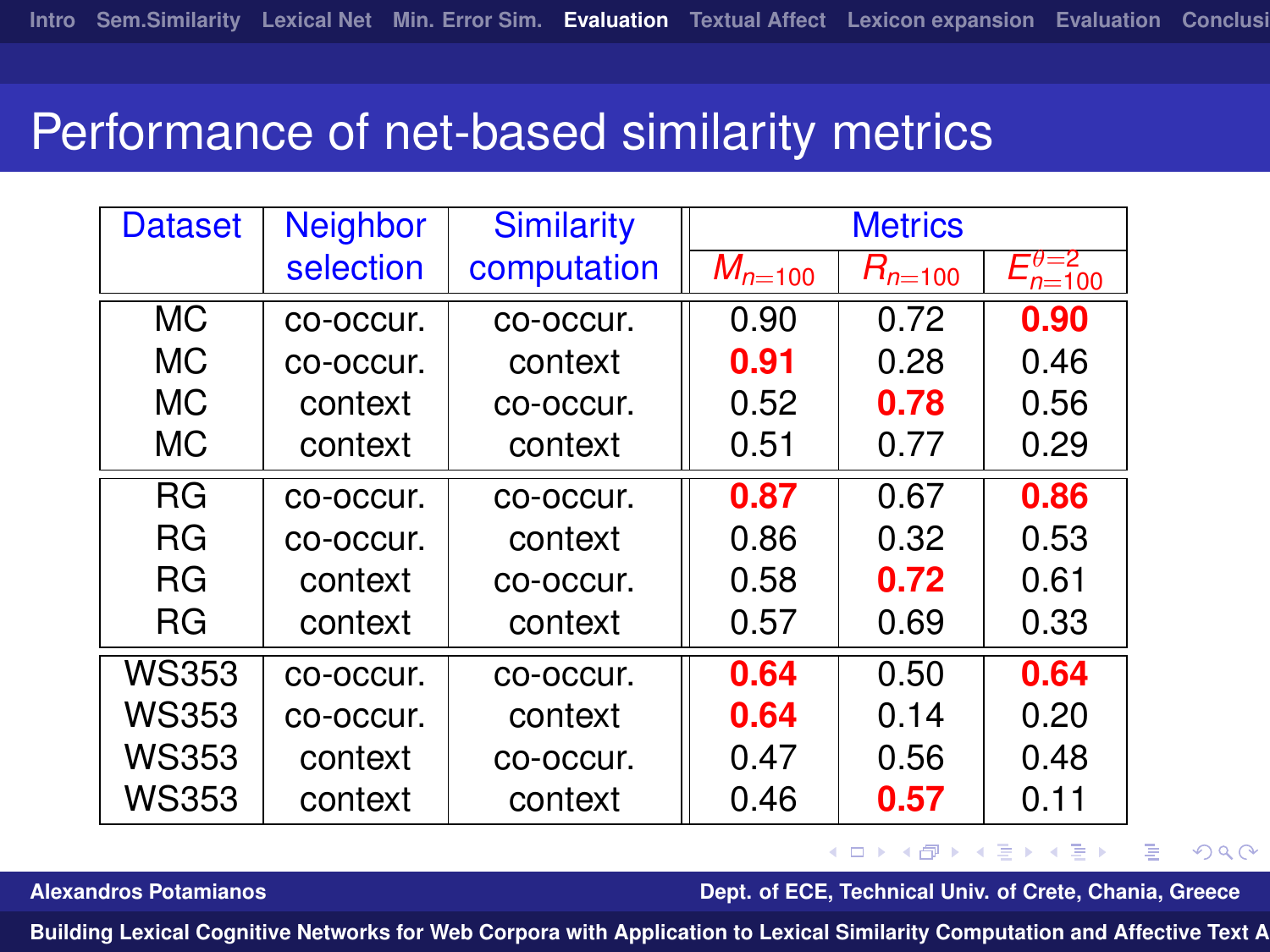### Performance of maximum sim. of neigh. *M<sup>n</sup>*

<span id="page-24-0"></span>Neighbor selection: co-occurrence-based metric Similarity computation: context-based metric

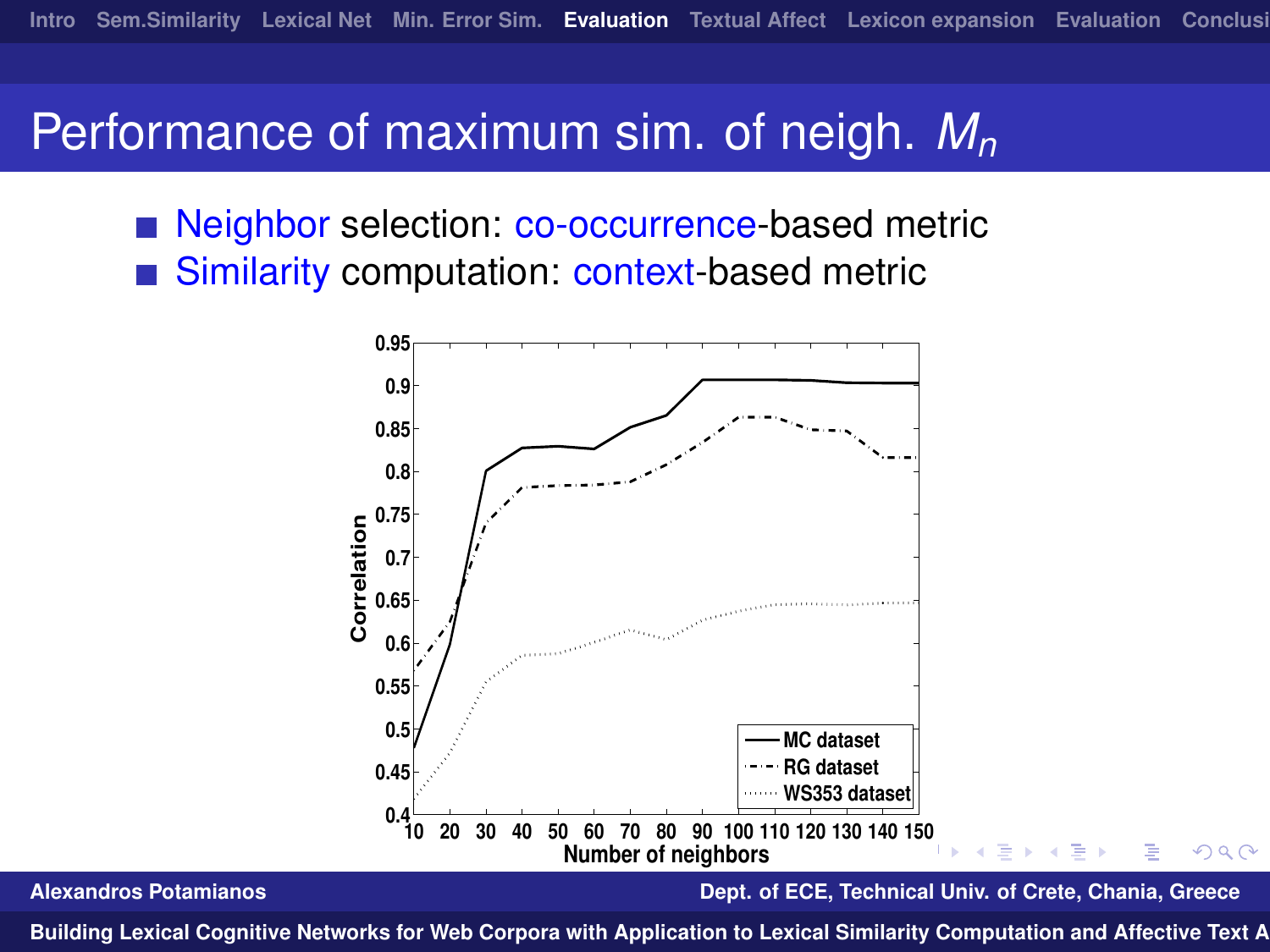### Performance of correlation of neigh. sim. *R<sup>n</sup>*

- Neighbor selection: context-based metric
- <span id="page-25-0"></span>■ Similarity computation: co-occurrence-based metric

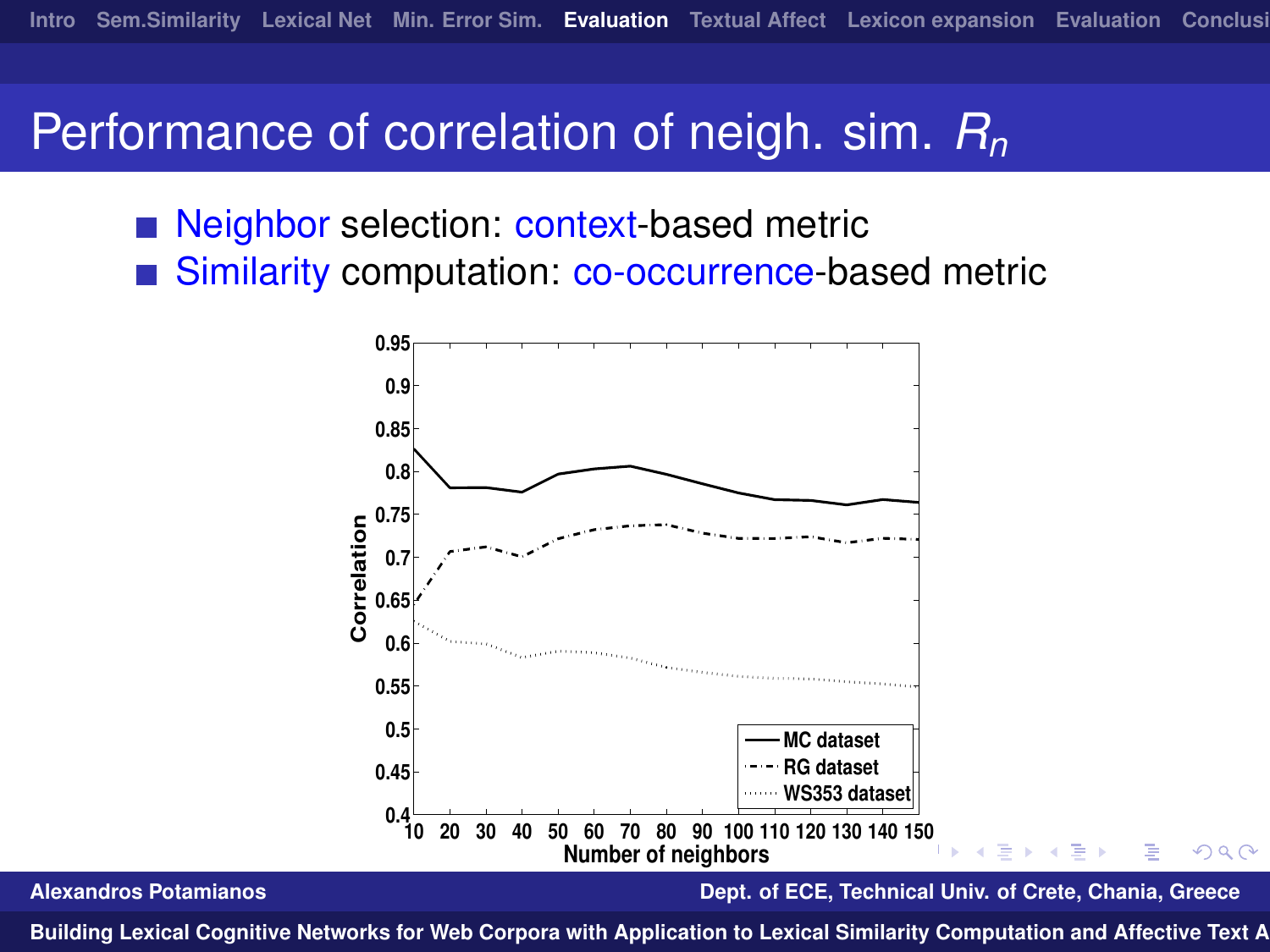#### Performance of sum of squared neigh. sim.  $E_n^{\theta=2}$ *n*

<span id="page-26-0"></span>Neighbor selection: co-occurrence-based metric ■ Similarity computation: co-occurrence-based metric

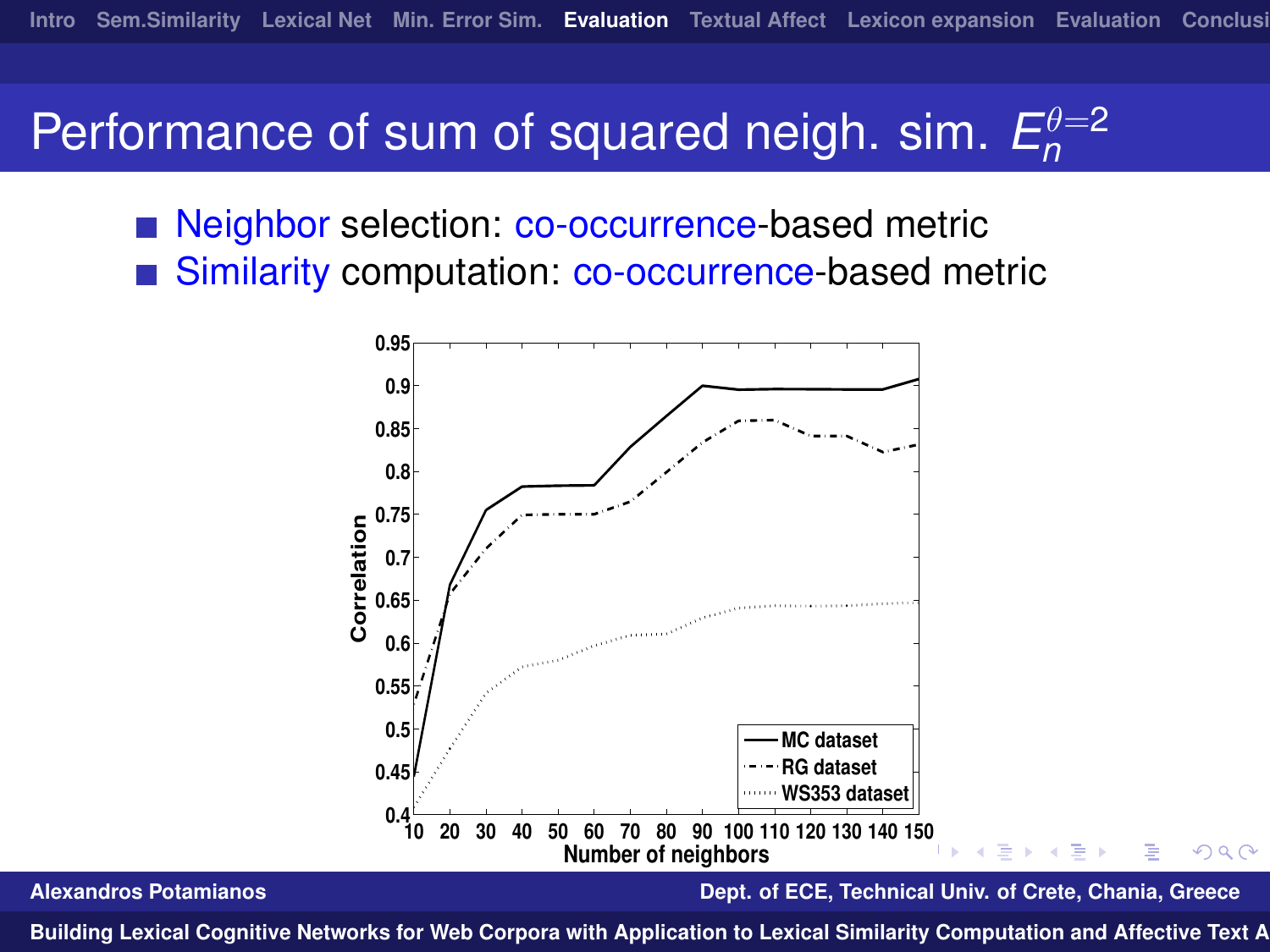#### Performance of web-based similarity metrics

#### ■ For MC dataset

| Feature | Description                 | Correlation |
|---------|-----------------------------|-------------|
| context | <b>AND</b> queries          | 0.88        |
| context | <b>IND</b> queries          | 0.55        |
| context | <b>IND</b> queries: network | 0.90        |

Comparable to structured DSMs, WordNet-based approaches

**Alexandros Potamianos Dept. of ECE, Technical Univ. of Crete, Chania, Greece**

<span id="page-27-0"></span> $\Omega$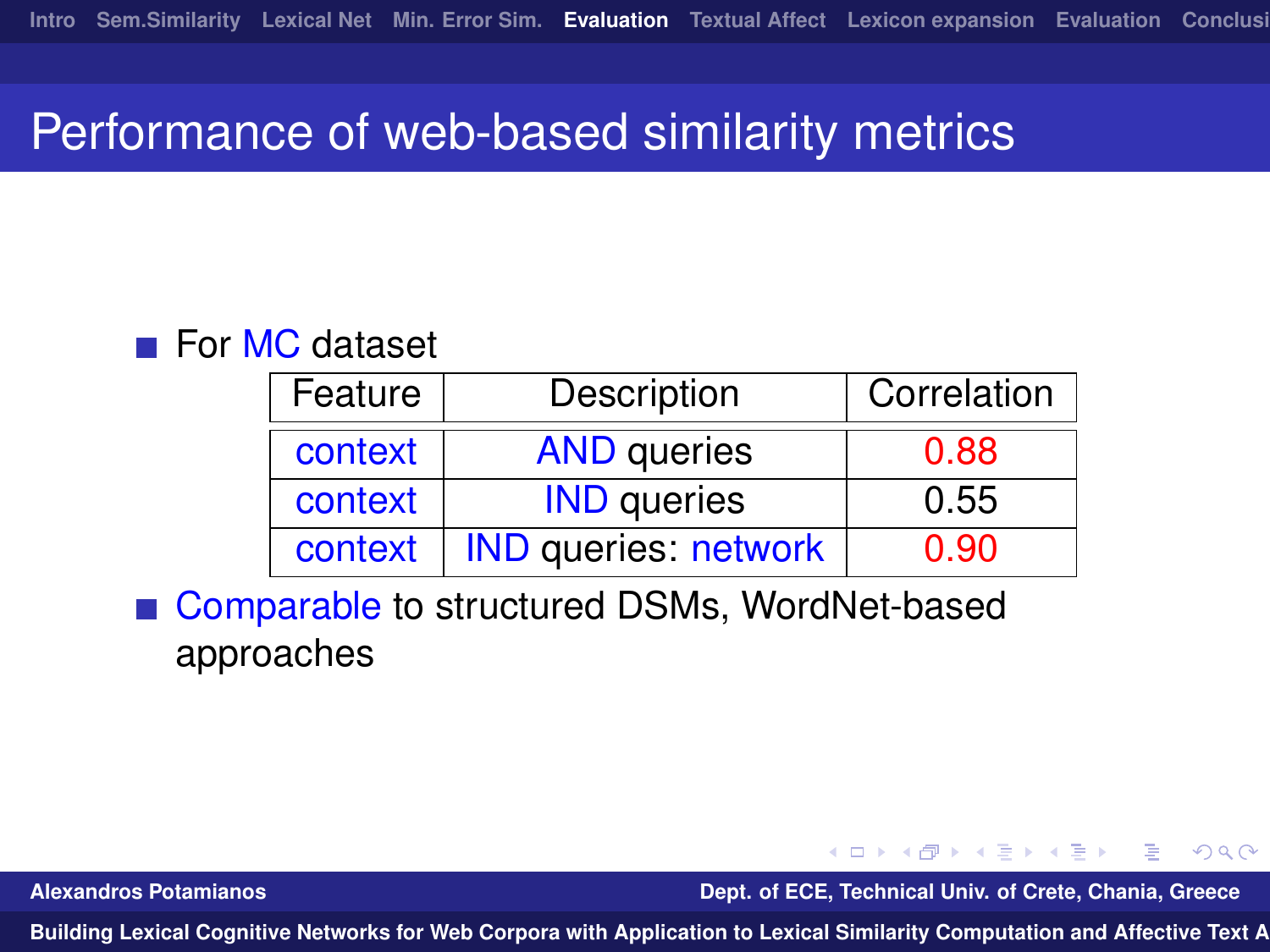## Performance of min. error sem. sim. (current results)

Modify pointwise mutual info.  $I(w_i, w_j) = \log \frac{\hat{p}(w_i, w_j)}{\hat{p}(w_i)\hat{p}(w_j)}$  $\frac{\rho(w_i, w_j)}{\hat{\rho}(w_i)\hat{\rho}(w_j)}$  as

$$
I_{\alpha}(w_i, w_j) = \frac{1}{2} \left[ \log \frac{\hat{p}(w_i, w_j)}{\hat{p}^{\alpha}(w_i)\hat{p}(w_j)} + \log \frac{\hat{p}(w_i, w_j)}{\hat{p}(w_i)\hat{p}^{\alpha}(w_j)} \right]
$$

■ Assumptions: 1, 2, 3a, and 4b

Co-occurrence considered at sentence-level

- $\alpha$  estimated to max. sense coverage of sem. neigh.
- Task: similarity judgment, correlation wrt to human ratings

| Dataset |      | $\alpha$ |
|---------|------|----------|
| МC      | 0.78 | 0.89     |
| RG.     | 0.77 | 0.84     |
| WS353   | 0.60 | 0.68     |

**Alexandros Potamianos Dept. of ECE, Technical Univ. of Crete, Chania, Greece**

同 ▶ イヨ ▶ イヨ ▶ │

 $\Omega$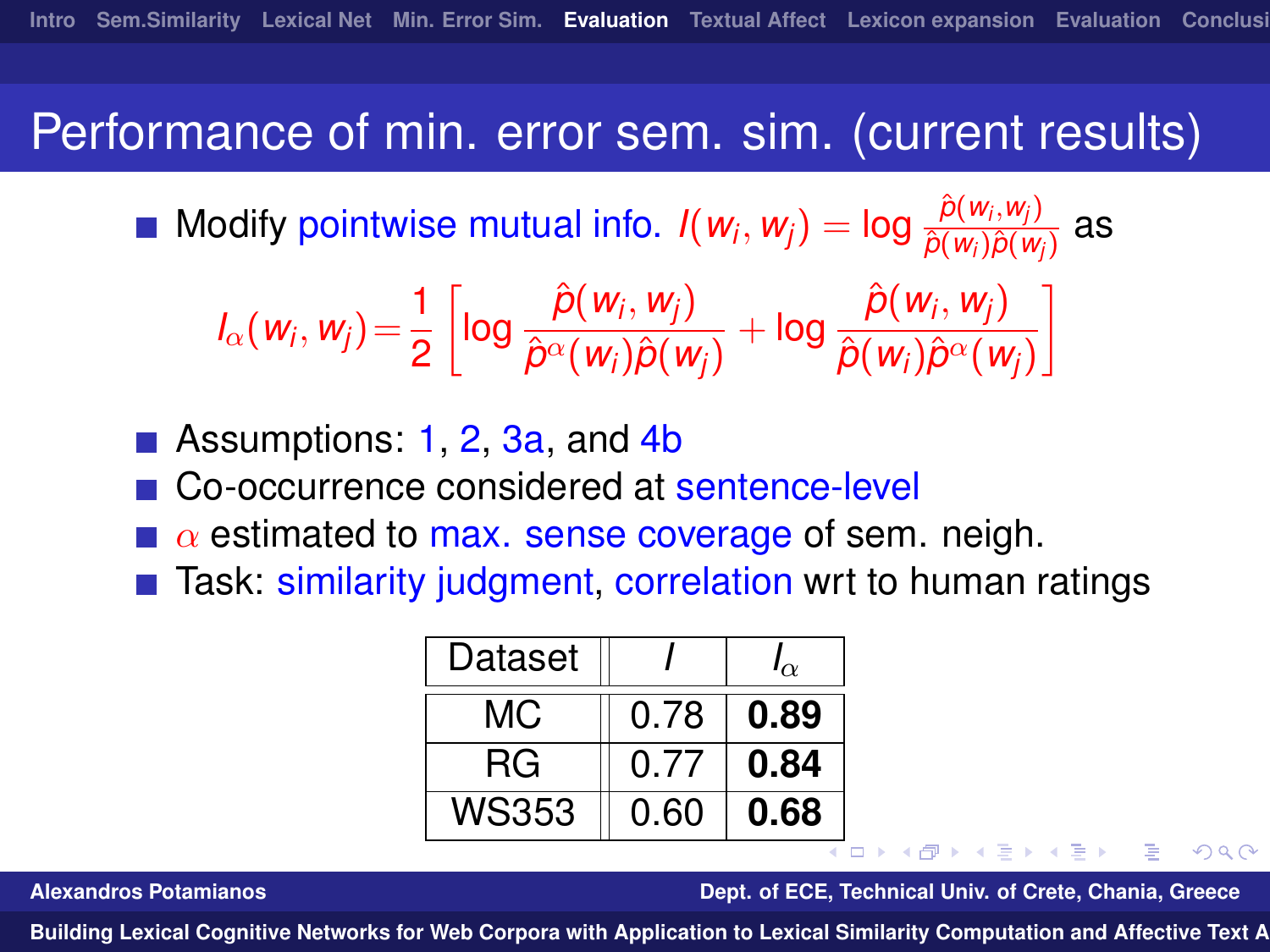## SemEval 2012: Sentence Level Semantic Similarity

- BLEU-based semantic similarity metric:
	- Baseline BLEU: using single BLEU hit rate as rating  $\sim$
	- Semantic Similarity (SS) BLEU: modified unigram BLEU that includes semantic similarity of non-matched words

| Correlation performance of 1-gram BLEU scores |      |      |      |      |      |
|-----------------------------------------------|------|------|------|------|------|
| with semantic similarity metrics (nouns-only) |      |      |      |      |      |
|                                               | par  | vid  | euro | Mean | Ovrl |
| <b>BLEU</b>                                   | 0.54 | 0.60 | 0.39 | 0.51 | 0.58 |
| <b>SS-BLEU WordNet</b>                        | 0.56 | 0.64 | 0.41 | 0.54 | 0.58 |
| SS-BLEU $I(i,j)$                              | 0.56 | 0.63 | 0.39 | 0.53 | 0.59 |
| SS-BLEU $I_a(i,j)$                            | 0.57 | 0.64 | 0.40 | 0.54 | 0.58 |

**Alexandros Potamianos Dept. of ECE, Technical Univ. of Crete, Chania, Greece**

メラメメラメ

<span id="page-29-0"></span> $\Omega$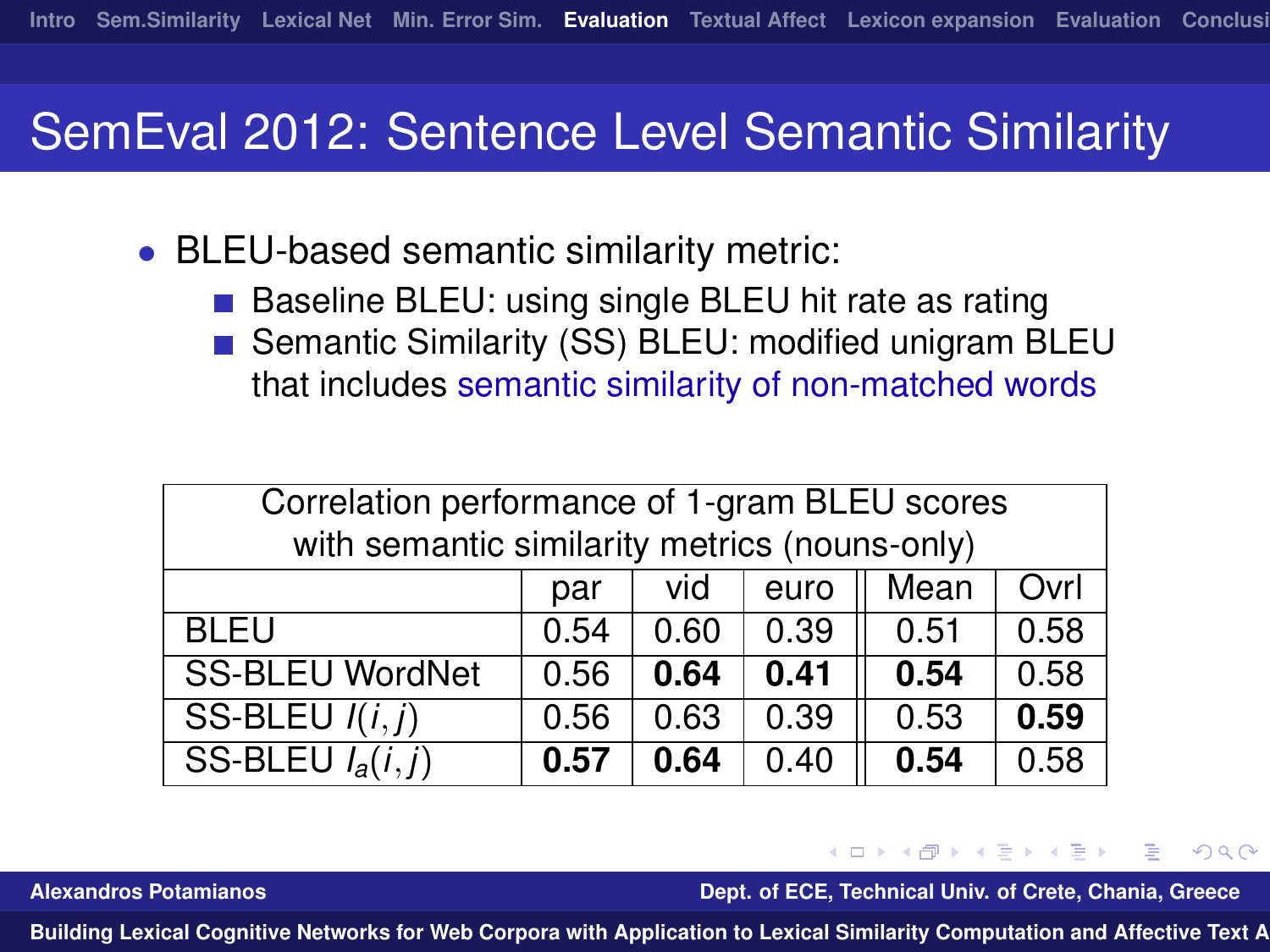# **Contributions**

Proposed a language agnostic, unsupervised and scalable algorithm for semantic similarity computation

- No linguistic knowledge required, works from text corpus or from using a web query engine
- Shown to perform at least as well as resource-based semantic similarity computation algorithms, e.g., WordNet-based methods

**Alexandros Potamianos Dept. of ECE, Technical Univ. of Crete, Chania, Greece**

 $\mathcal{A} \cap \mathbb{P} \rightarrow \mathcal{A} \supseteq \mathcal{A} \rightarrow \mathcal{A} \supseteq \mathcal{A}$ 

 $\Omega$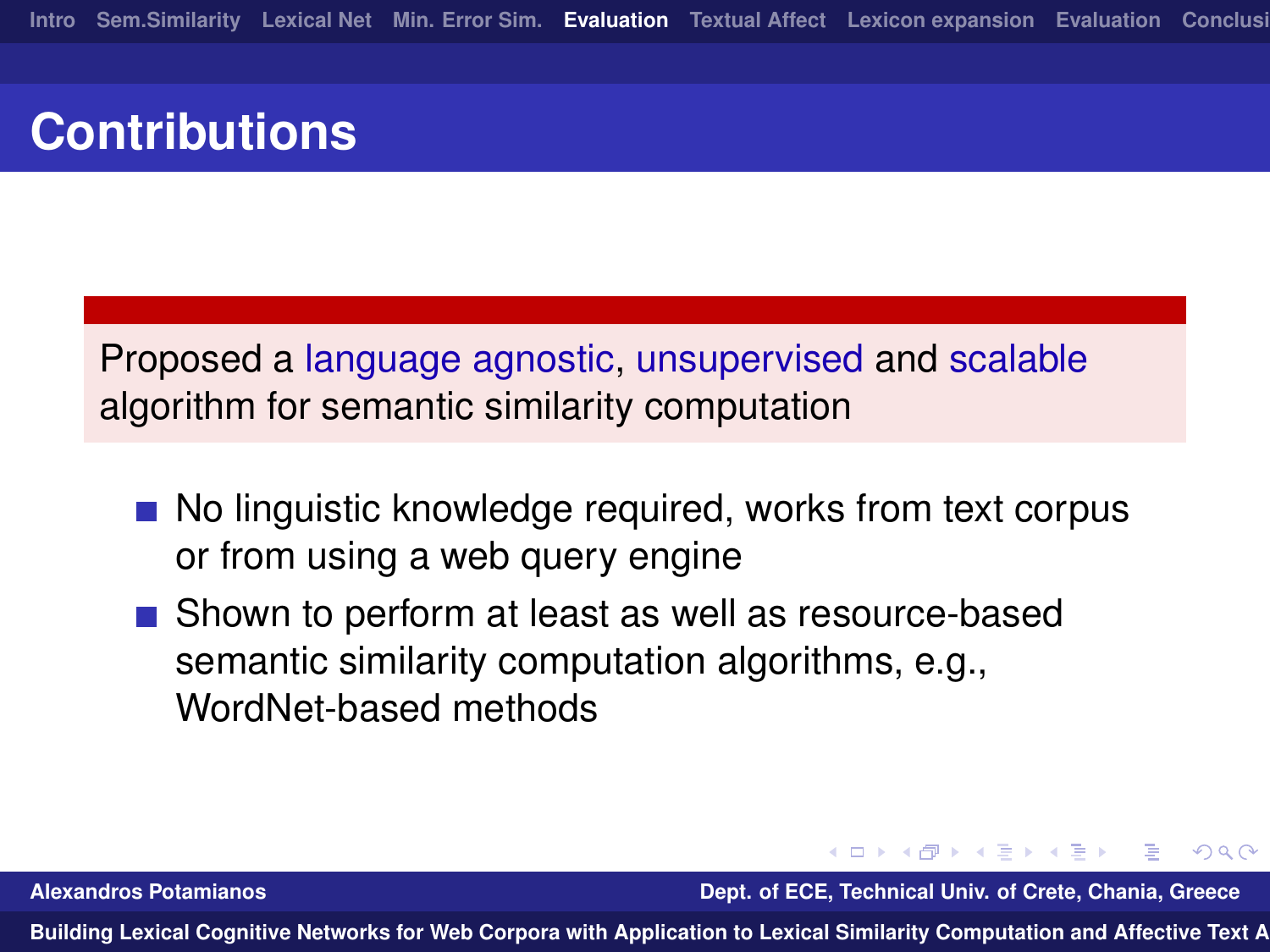#### EmotiWord: Affective Lexicon Creation with Application to Interaction and Multimedia Data

イロメ イ何 メメ ミメイヨメ  $\eta$ a Ξ.

**Alexandros Potamianos Dept. of ECE, Technical Univ. of Crete, Chania, Greece**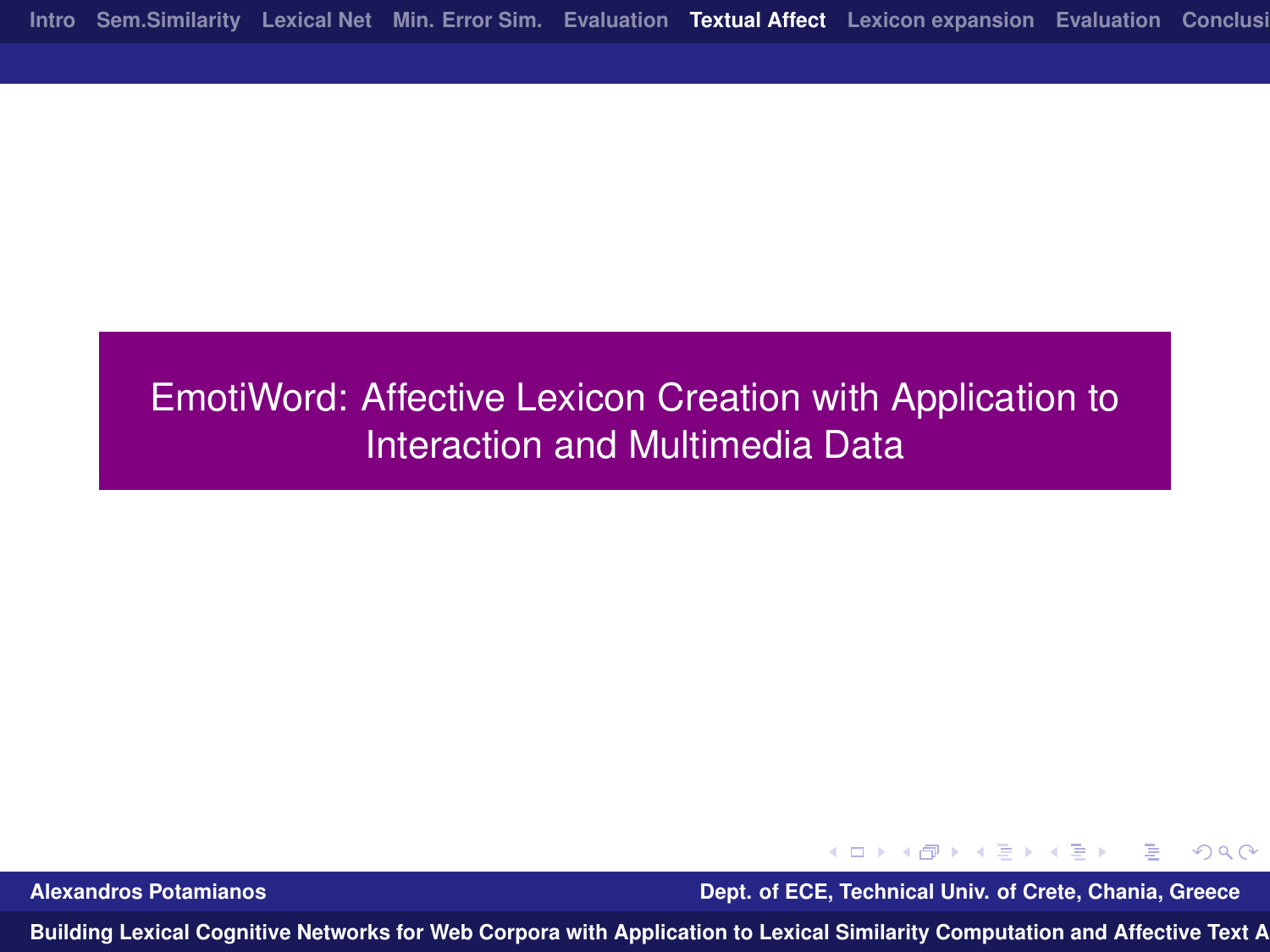# **Motivation**

- Affective text labeling at the core of many multimedia applications, e.g.,
	- Sentiment analysis
	- Spoken dialogue systems
	- Emotion tracking of multimedia content
- Affective lexicon is the main resource used to bootstrap affective text labeling
	- **EXICO 2.5 Lexica are currently of limited scope and quality**

**Alexandros Potamianos Dept. of ECE, Technical Univ. of Crete, Chania, Greece**

∢何 ▶ ∢ ヨ ▶ ∢ ヨ ▶

<span id="page-32-0"></span> $\Omega$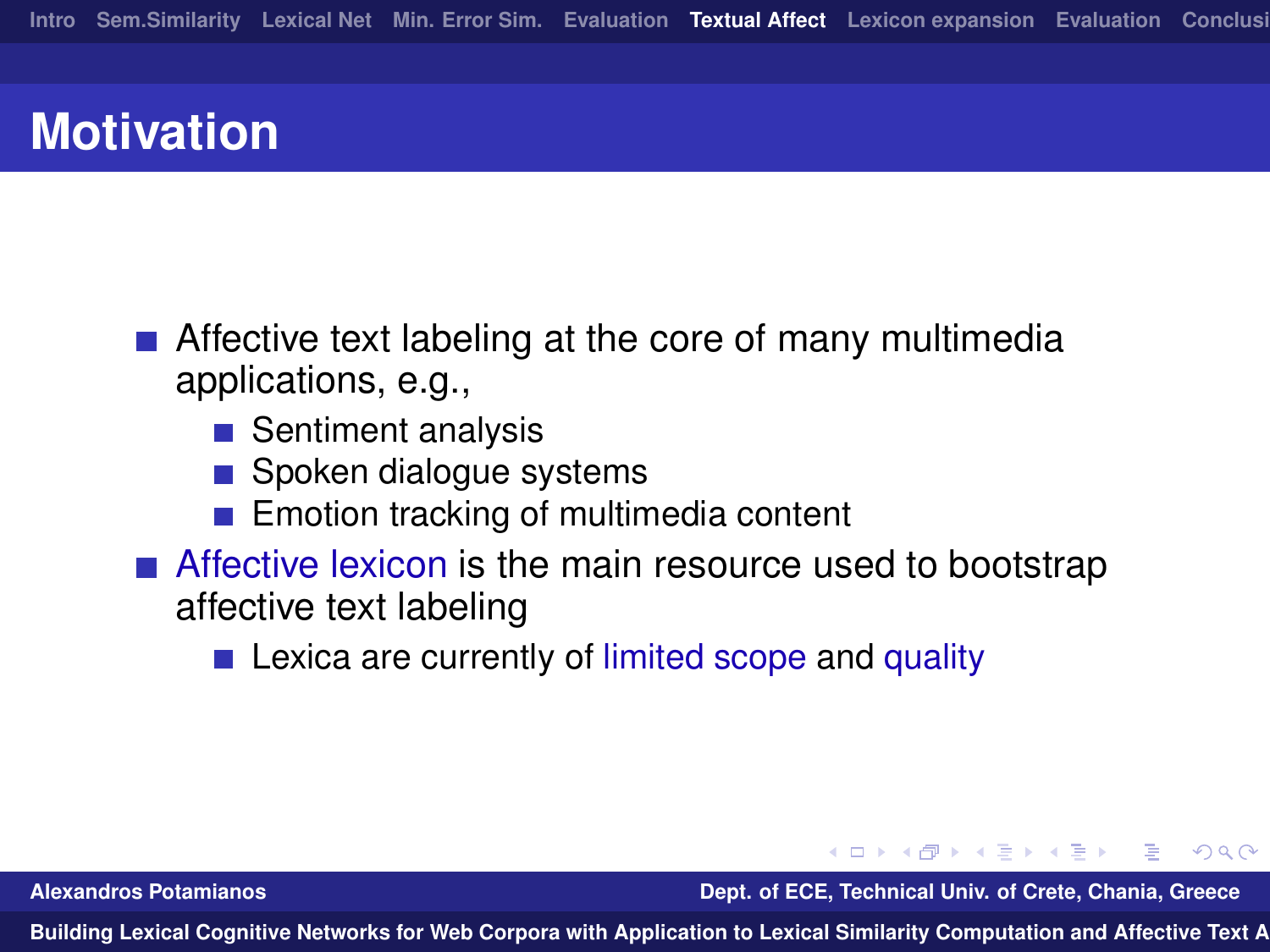## **Goals and Contributions**

Our goal: assigning contiunous high-quality polarity ratings to any lexical unit

- We present a method of expanding an affective lexicon, using web-based semantic similarity
- **Assumption: semantic similarity implies affective similarity.**
- $\blacksquare$  The expanded lexica are accurate and broad in scope, e.g., they can contain proper nouns, multi-word terms

**Alexandros Potamianos Dept. of ECE, Technical Univ. of Crete, Chania, Greece**

∢何 ▶ ∢ ヨ ▶ ∢ ヨ ▶

 $\Omega$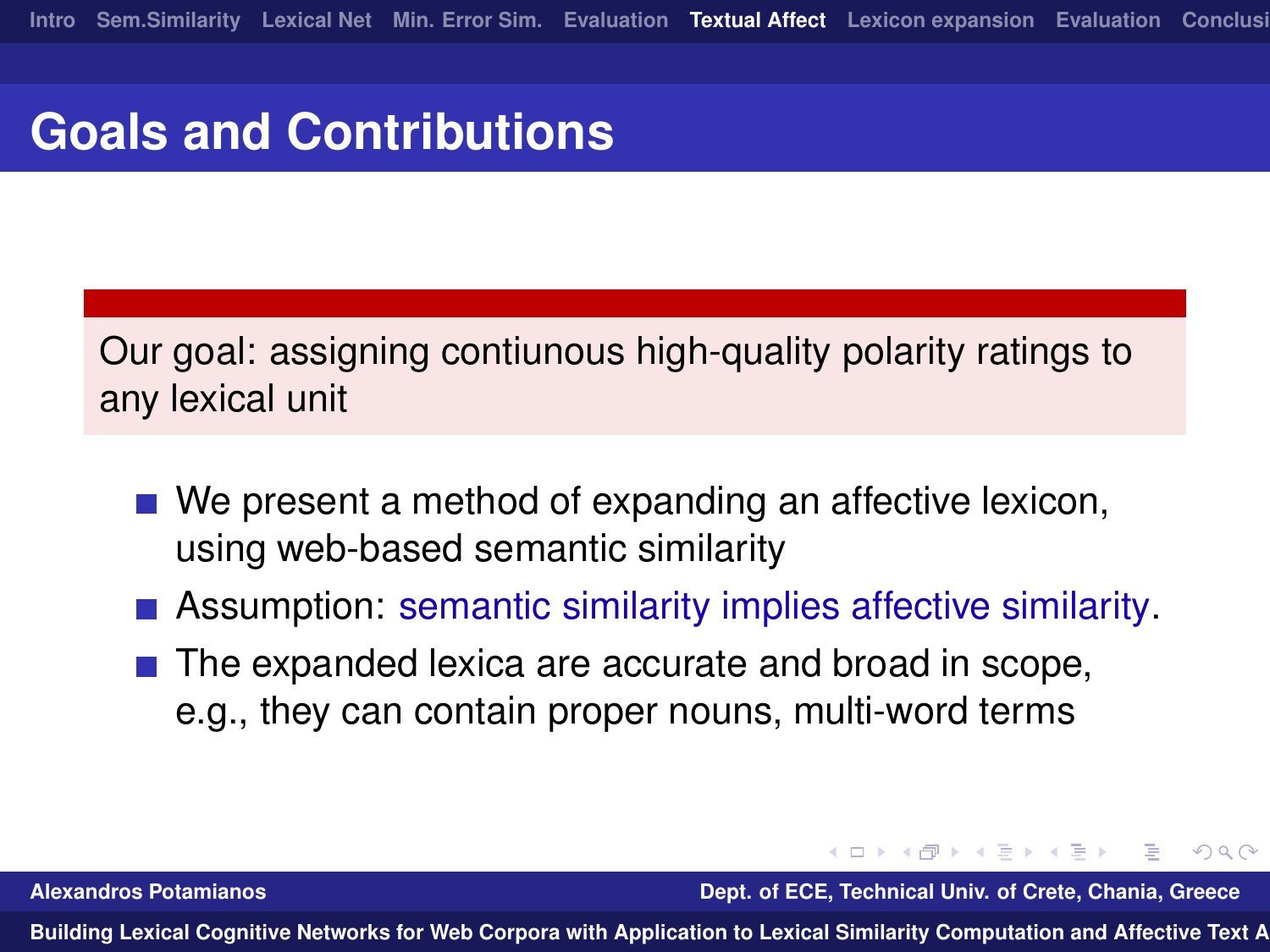#### **Our lexicon expansion method**

Expansion of [Turney and Littman, '02]. Assumption: the valence of a word can be expressed as a linear combination of its semantic similarities to a set of seed words and their valence ratings:

$$
\hat{v}(w_j) = a_0 + \sum_{i=1}^N a_i \ v(w_i) \ d(w_i, w_j), \qquad (1)
$$

- *wj* : the wanted word
- *W*<sub>1</sub>...*W*<sub>*N*</sub> : seed words
- $\blacksquare$   $\mathsf{v}(\mathsf{w}_i)$  : valence rating of word  $\mathsf{w}_i$
- *ai* : weight assigned to seed *w<sup>i</sup>*
- *d*(*w<sup>i</sup>* , *wj*) : measure of semantic similarity between words *w<sup>i</sup>* and *w<sup>j</sup>*

**Alexandros Potamianos Dept. of ECE, Technical Univ. of Crete, Chania, Greece**

<span id="page-34-0"></span> $\Omega$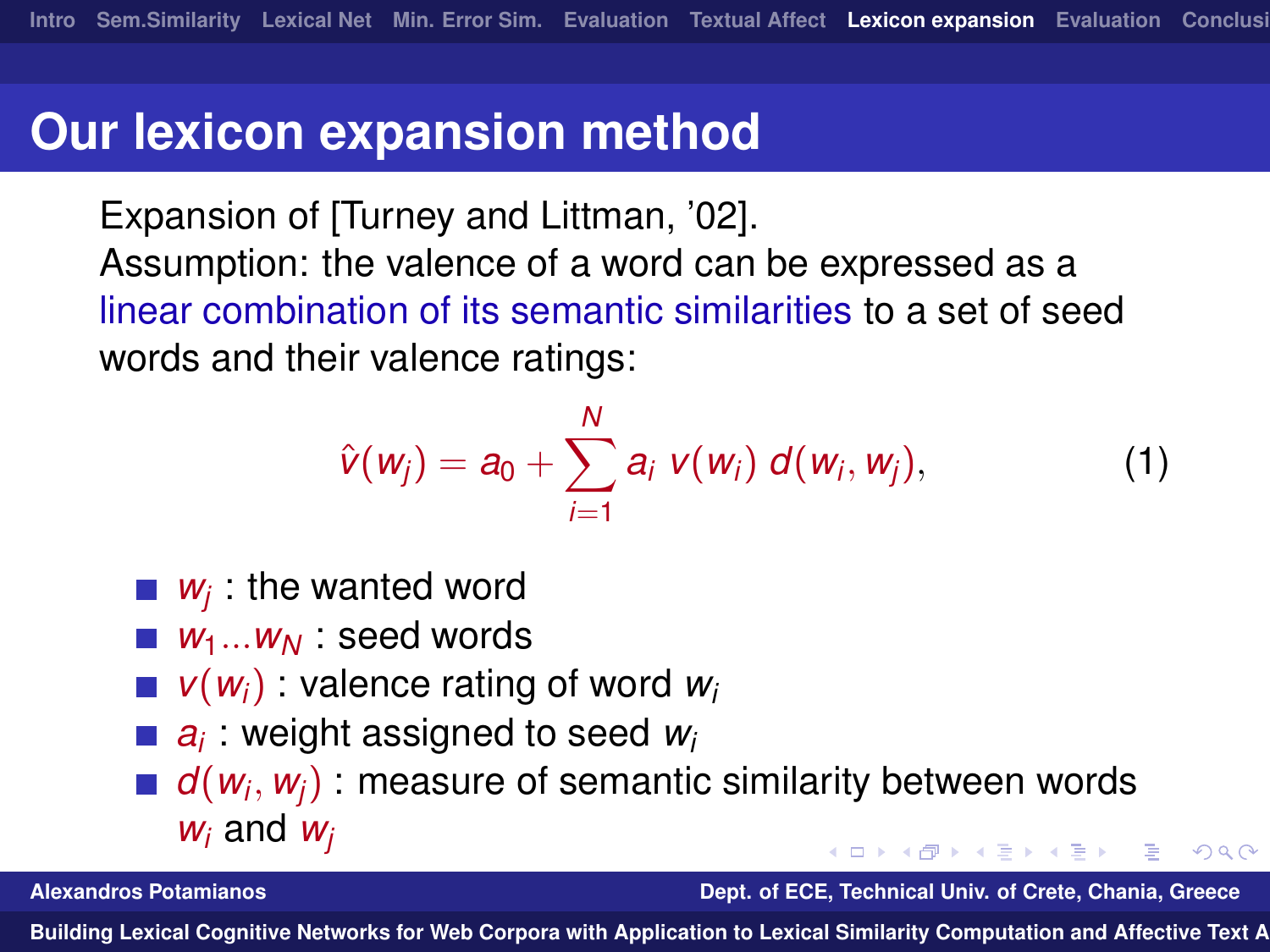**Given** 

- an initial lexicon of *K* words
- a set of *N* < *K* seed words

we can use [\(1\)](#page-34-0) to create a system of *K* linear equations with  $N + 1$  unknown variables:

$$
\left[\begin{array}{cccc}1 & d(w_1,w_1)v(w_1) & \cdots & d(w_1,w_N)v(w_N) \\ \vdots & \vdots & \vdots & \vdots \\ 1 & d(w_K,w_1)v(w_1) & \cdots & d(w_K,w_N)v(w_N)\end{array}\right]\cdot\left[\begin{array}{c}a_0 \\ a_1 \\ \vdots \\ a_N\end{array}\right]=\left[\begin{array}{c}1 \\ v(w_1) \\ \vdots \\ v(w_K)\end{array}\right] \quad (2)
$$

Solving with Least Mean Squares estimation provides the weights *a<sup>i</sup>* .

K ロ ▶ K 何 ▶ K ヨ ▶ K ヨ ▶ ... **Alexandros Potamianos Dept. of ECE, Technical Univ. of Crete, Chania, Greece**

 $\equiv$   $\Omega$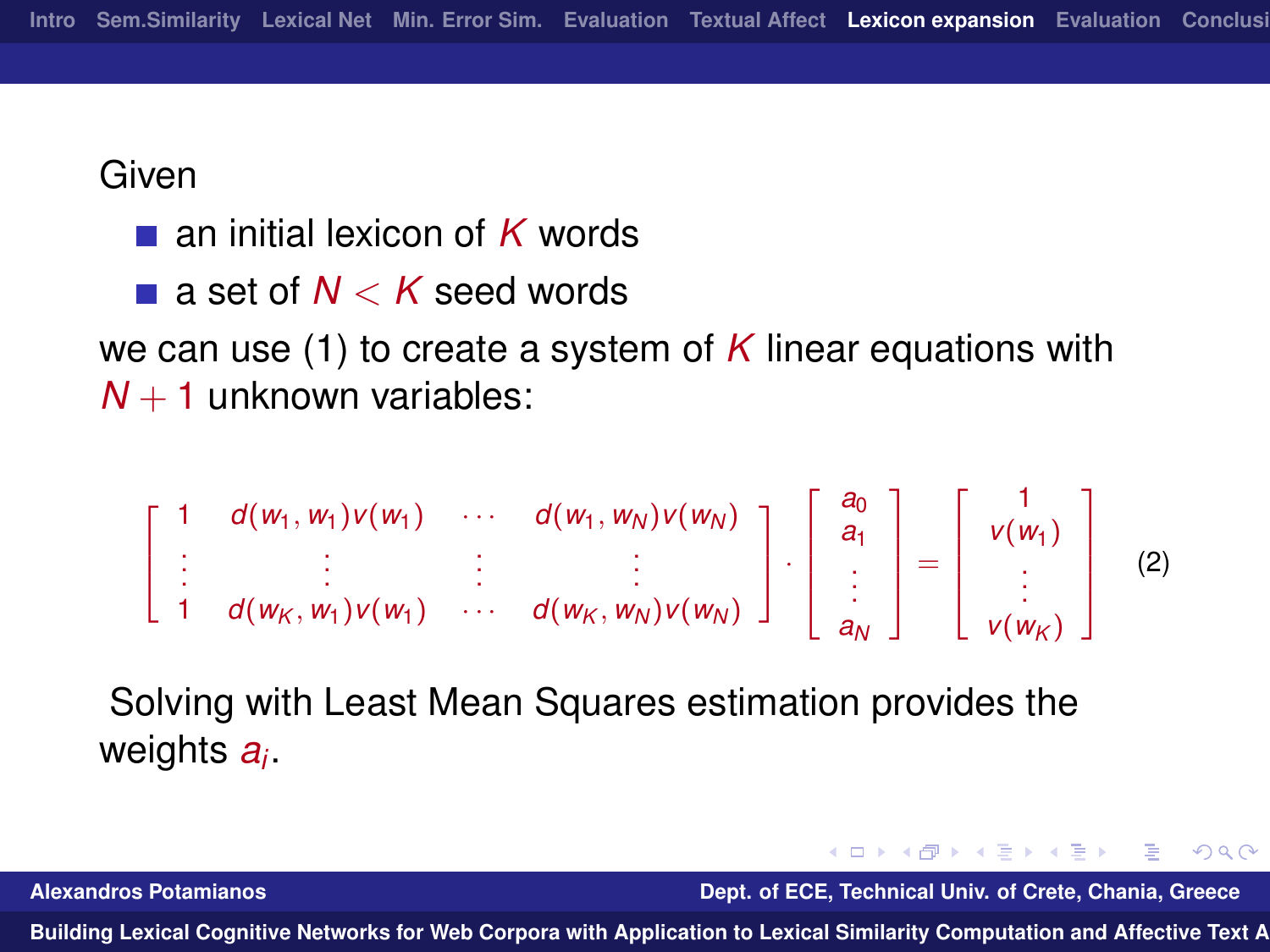## Example,  $N = 10$  seeds

| Order          | Wi                | $V(W_i)$ | $a_i$ | $V(W_i) \times a_i$ |
|----------------|-------------------|----------|-------|---------------------|
| 1              | mutilate          | $-0.8$   | 0.75  | $-0.60$             |
| $\overline{2}$ | intimate          | 0.65     | 3.74  | 2.43                |
| 3              | poison            | $-0.76$  | 5.15  | $-3.91$             |
| 4              | bankrupt          | $-0.75$  | 5.94  | $-4.46$             |
| 5              | passion           | 0.76     | 4.77  | 3.63                |
| 6              | misery            | $-0.77$  | 8.05  | $-6.20$             |
| 7              | joyful            | 0.81     | 6.4   | 5.18                |
| 8              | optimism          | 0.49     | 7.14  | 3.50                |
| 9              | <b>loneliness</b> | $-0.85$  | 3.08  | $-2.62$             |
| 10             | orgasm            | 0.83     | 2.16  | 1.79                |
|                | $w_0$ (offset)    |          | 0.28  | 0.28                |

#### <span id="page-36-0"></span> $\equiv$   $\Omega Q$ K ロ ▶ K 何 ▶ K ヨ ▶ K ヨ ▶ ...

**Alexandros Potamianos Dept. of ECE, Technical Univ. of Crete, Chania, Greece**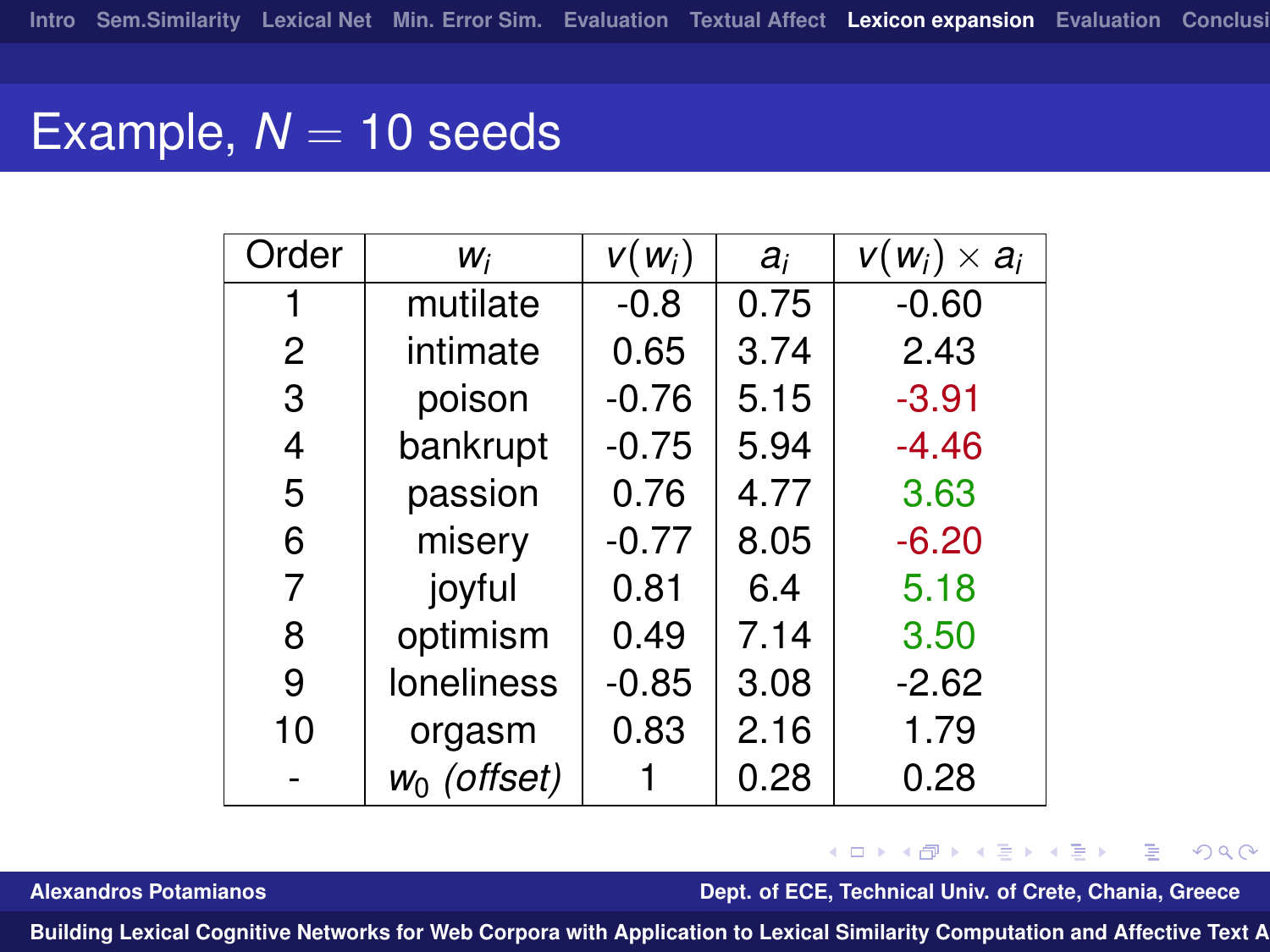# **Sentence Tagging**

Simple combinations of word ratings:

linear (average)

$$
v_1(s) = \frac{1}{N} \sum_{i=1}^N v(w_i)
$$

■ weighted average

$$
v_2(s) = \frac{1}{\sum_{i=1}^N |v(w_i)|} \sum_{i=1}^N v(w_i)^2 \cdot \text{sign}(v(w_i))
$$

max

$$
v_3(s) = \max_i(|v(w_i)|) \cdot \text{sign}(v(w_z)), \quad z = \argmax_i(|v(w_i)|)
$$

**Alexandros Potamianos Dept. of ECE, Technical Univ. of Crete, Chania, Greece**

∢何 ▶ ∢ ヨ ▶ ∢ ヨ ▶

<span id="page-37-0"></span> $QQ$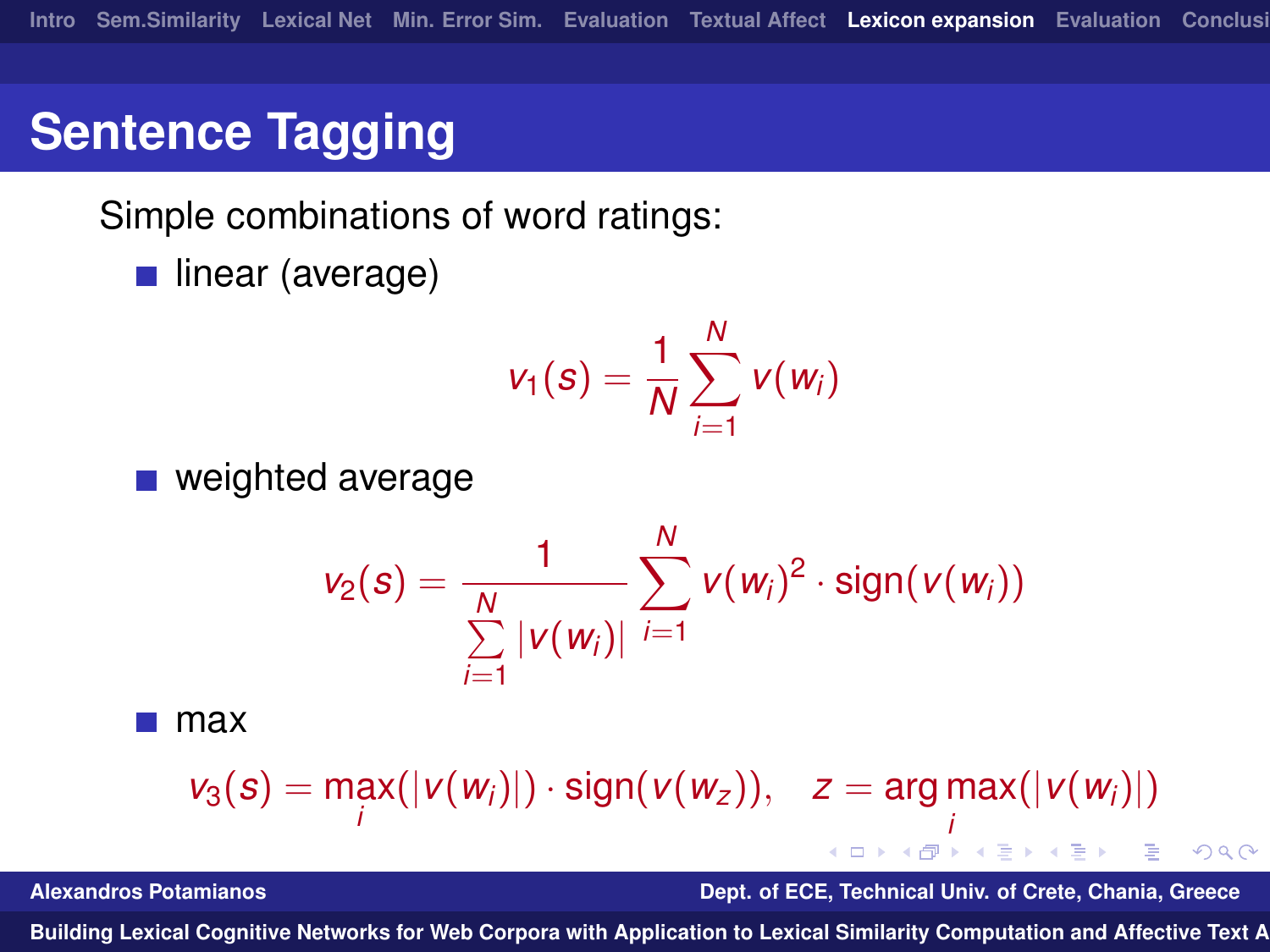## **Evaluation**

#### **ANEW Word Polarity Detection Task**

- Affective norms for English words (ANEW) corpus
- 1.034 English words, continuous valence ratings
- General Inquirer Word Polarity Detection
	- General Inquirer words corpus
	- 3.607 English words, binary valence ratings
- SemEval 2007 Sentence Polarity Detection
	- SemEval 2007 News Headlines corpus
	- 1.000 English sentences, continuous valence ratings
	- **ANEW** used for training

**Alexandros Potamianos Dept. of ECE, Technical Univ. of Crete, Chania, Greece**

<span id="page-38-0"></span> $\Omega$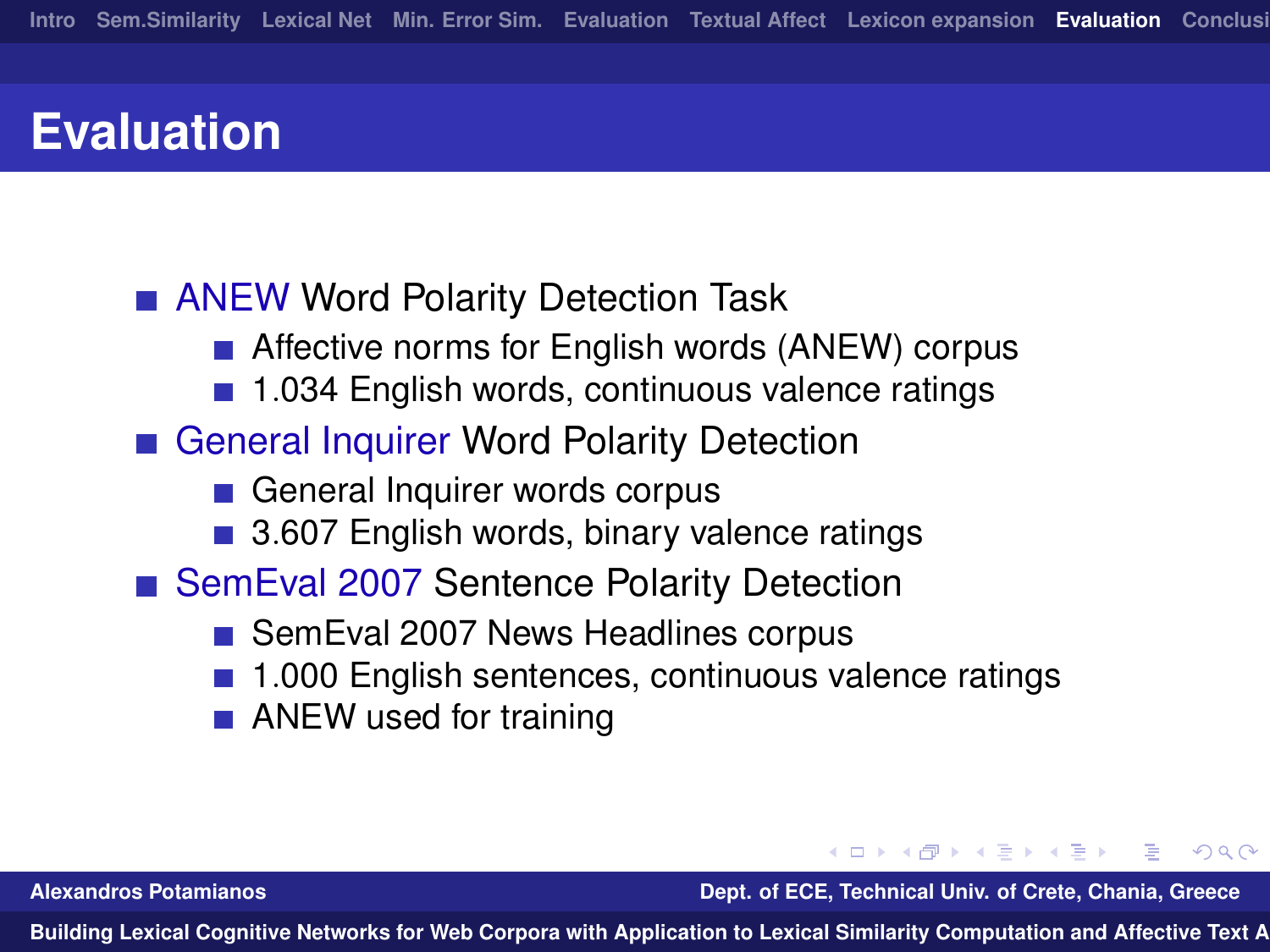# **Word Polarity Detection (ANEW)**

2-class word classification accuracy (positive vs negative)



**Alexandros Potamianos Dept. of ECE, Technical Univ. of Crete, Chania, Greece**

 $QQ$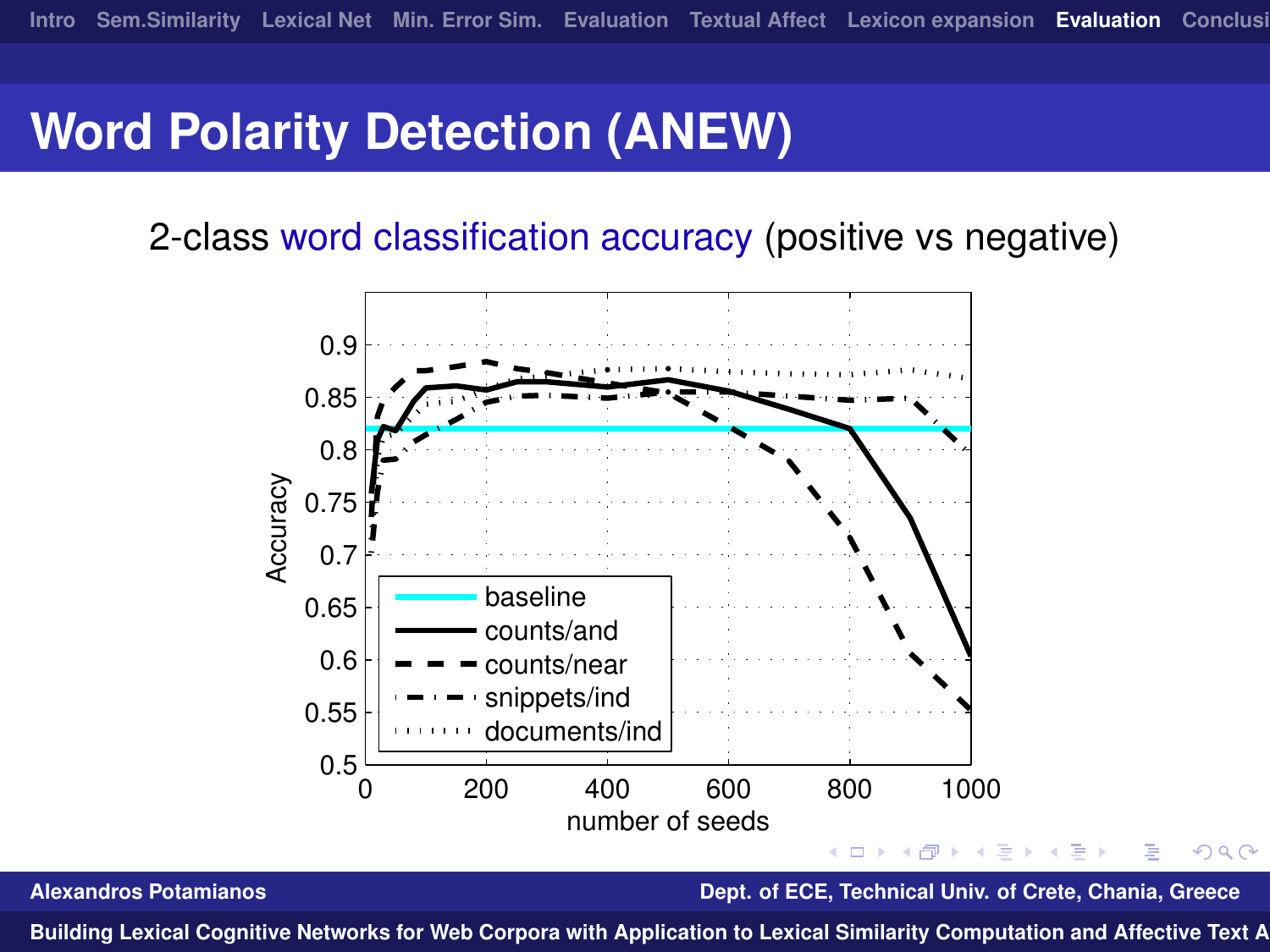## **Sentence Polarity Detection (SemEval 2007)**

2-class sentence classification accuracy (positive vs negative)



**Alexandros Potamianos Dept. of ECE, Technical Univ. of Crete, Chania, Greece**

 $\Omega$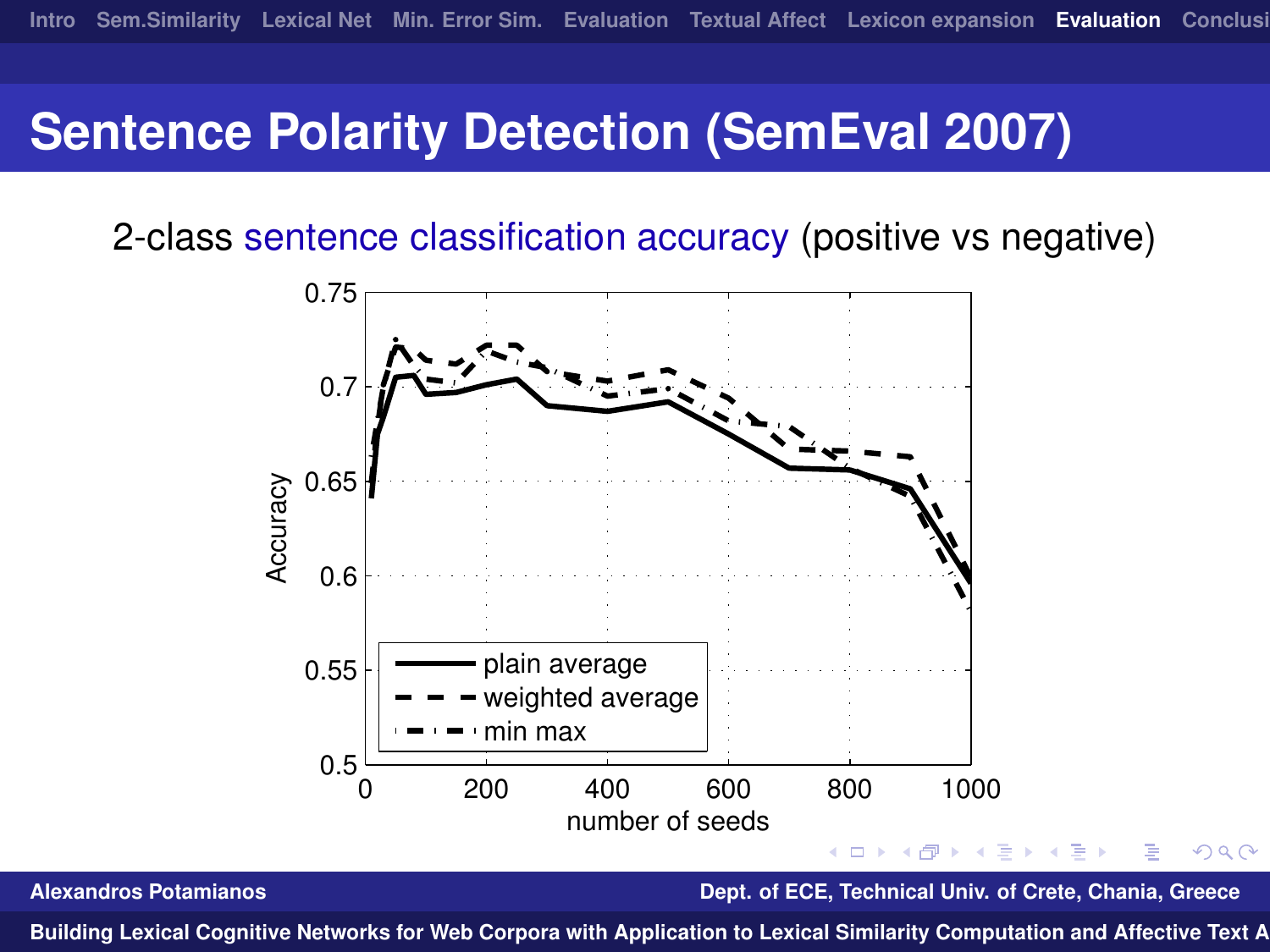## **ChIMP Sentence Frustration/Politeness Detection**

- ChIMP Children Utterances corpus
- 15.585 English sentences, Politeness/Frustration/Neutral ratings
- SoA results, binary accuracy P vs  $0$  / F vs O:
	- 81% / 62.7% [Yildirim et al, '05]
- 10-fold cross-validation
- ANEW used for training/seeds to create word ratings
- ChiMP words added to ANEW with weight *w*, to adapt to the task
- Similarity metric: Google semantic relatedness
- Only content words taken into account

**Alexandros Potamianos Dept. of ECE, Technical Univ. of Crete, Chania, Greece**

何 ▶ イヨ ▶ イヨ ▶

<span id="page-41-0"></span> $\Omega$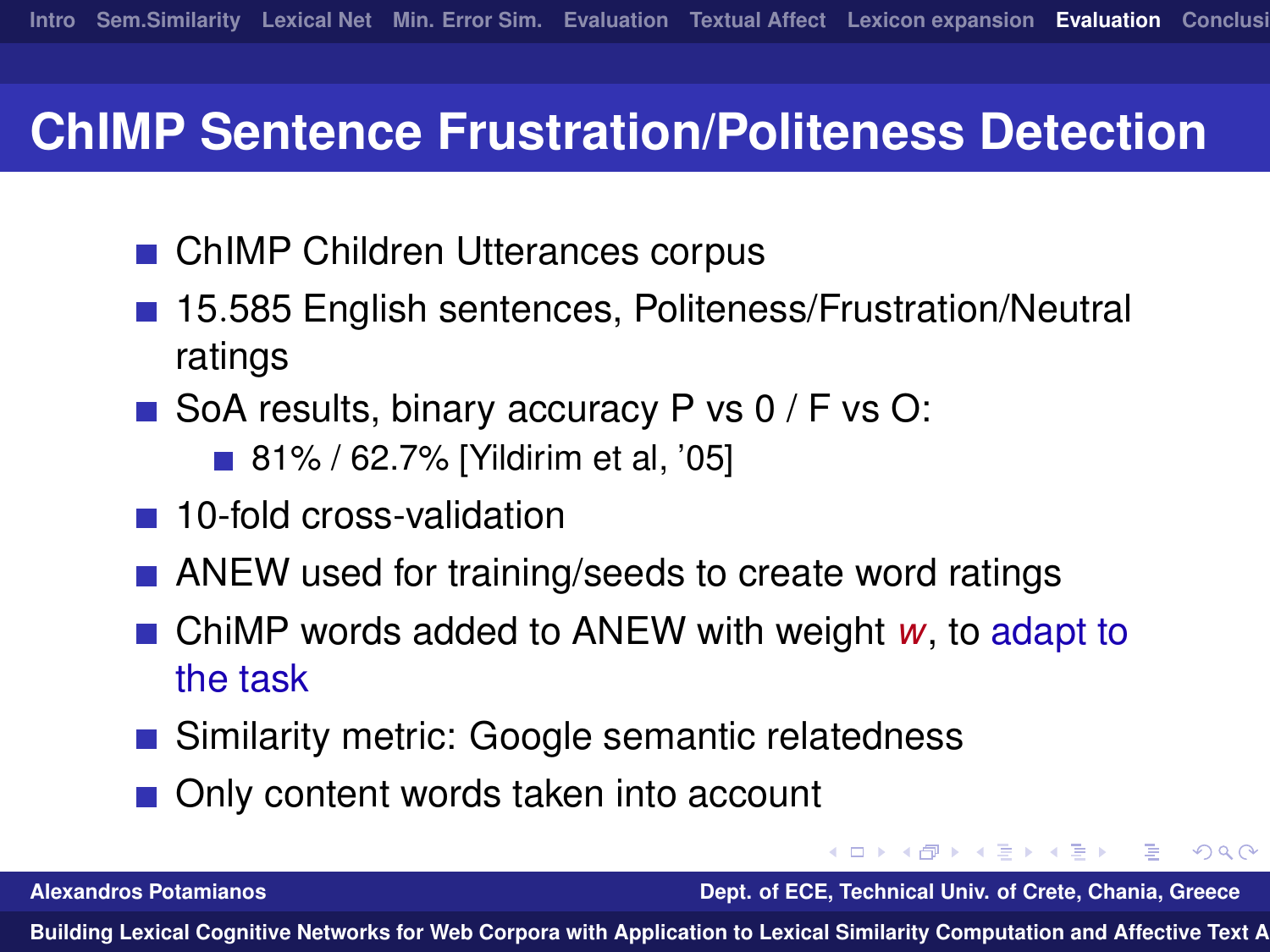| <b>Politeness: Sentence</b>    | Fusion scheme |       |      |  |
|--------------------------------|---------------|-------|------|--|
| <b>Classification Accuracy</b> | avg           | w.avg | max  |  |
| Baseline: P vs O               | 0.70          | 0.69  | 0.54 |  |
| Adapt $w = 1$ : P vs O         | 0.74          | 0.70  | 0.67 |  |
| Adapt $w = 2$ : P vs O         | 0.77          | 0.74  | 0.71 |  |
| Adapt $w = \infty$ : P vs O    | 0.84          | 0.82  | 0.75 |  |
|                                | Fusion scheme |       |      |  |
| <b>Frustration: Sentence</b>   |               |       |      |  |
| <b>Classification Accuracy</b> | avg           | w.avg | max  |  |
| Baseline: F vs O               | 0.53          | 0.62  | 0.66 |  |
| Adapt $w = 1$ : F vs O         | 0.51          | 0.58  | 0.57 |  |
| Adapt $w = 2$ : F vs O         | 0.49          | 0.53  | 0.53 |  |
| Adapt $w = \infty$ : F vs O    | 0.52          | 0.52  | 0.52 |  |

イロン イ団ン イミン イモン **Alexandros Potamianos Dept. of ECE, Technical Univ. of Crete, Chania, Greece**

 $\equiv$  990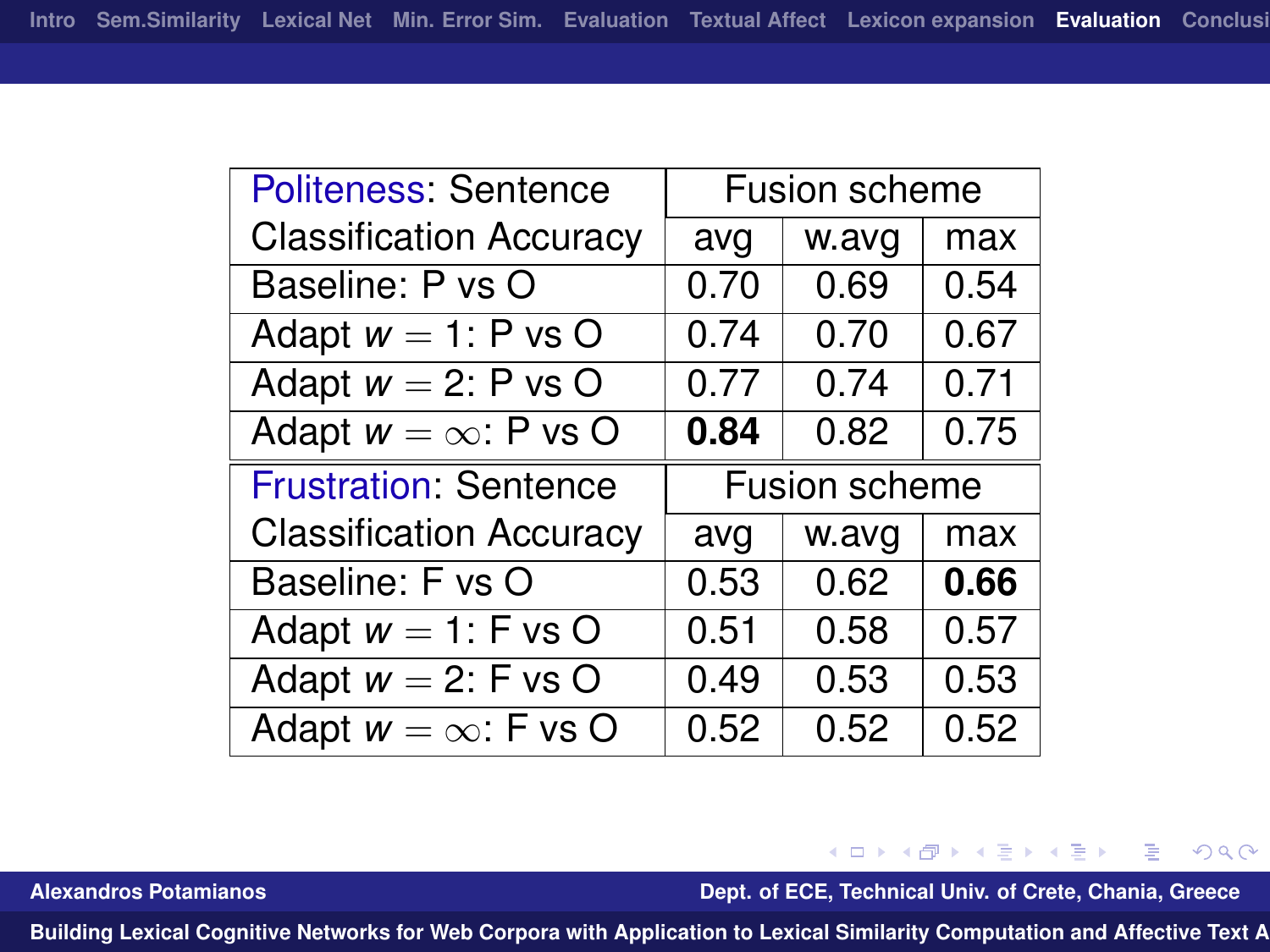## **Summary of Results**

- The word-level ratings are very accurate and robust across different corpora
- Sentence-level ratings comparable to state-of-the-art, despite the simplistic sentence level fusion model and disregard of syntax/negations
- Adaptation provided good performance on the politeness detection task (linear fusion)
- The baseline model performed best on the frustration detection task (max fusion)

**Alexandros Potamianos Dept. of ECE, Technical Univ. of Crete, Chania, Greece**

∢何 ▶ ∢ ヨ ▶ ∢ ヨ ▶

<span id="page-43-0"></span> $\Omega$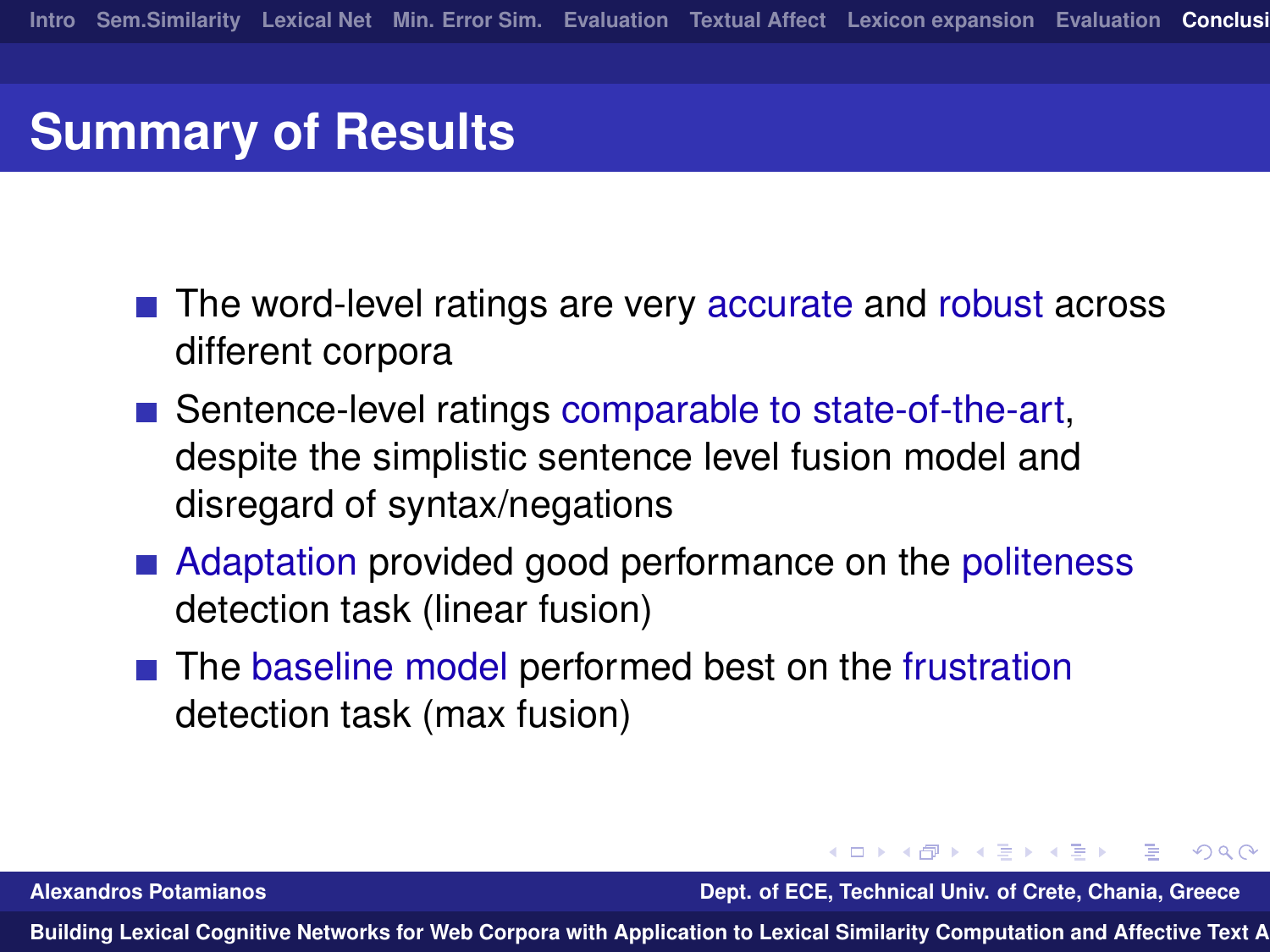# **Conclusions**

Proposed a high-performing, robust, general-purpose and scalable algorithm for affective lexicon creation

- **Investigated linear and non-linear sentence level fusion** schemes, showing good but task-dependent performance
- **Investigated domain adaptation with good but** task-dependent performance (politeness vs frustration detection task)

**Alexandros Potamianos Dept. of ECE, Technical Univ. of Crete, Chania, Greece**

∢何 ▶ ∢ ヨ ▶ ∢ ヨ ▶

 $\Omega$